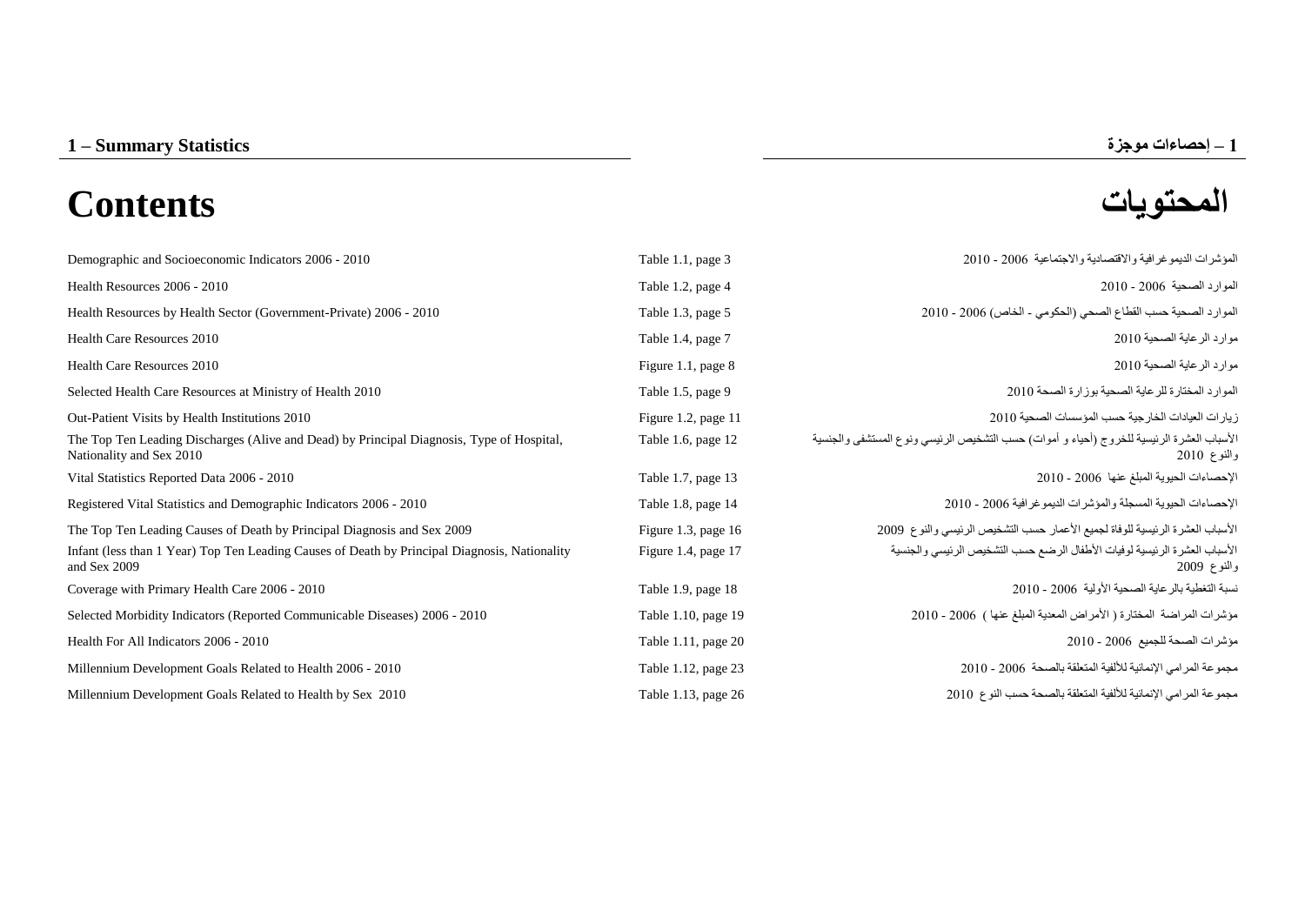## **االصطالحات Conventions**

### **Note:**

Estimated population calculation was based on Central Population Registry (CPR) at Central Informatics and Communication Organisation since 2007.

Birth and Deaths databases are live systems and registration and update could be any time, therefore, previous years published statistics are always reviewed and updated accordingly to reflect the actual situation.

2010 vital statistics was not published due to under reporting of Births and Infants Deaths. A committee was formulated under the patronage of the Under-Secretary to study the causes behind that. Waiting for the outcome of this study.

### **جدول 1.1 1.3 Table**

- Ministry of Health expenditure includes projects . . المشاريع تشمل الصحة وزارة مصروفات
- Pharmacists & Technicians even though it was counted within allied health, but it is also shown separately for any special request.

المستشفى العسكري : البيانات تشمل مركز الشيخ محمد بن سلمان آل خليفة للقلب . .data Center Cardiac Khalifa-Al Salman Bin Mohammed Shaikh including :Hospital Military

Private Clinics: the number including only medical and allied health manpower who work full time in private clinics.

Physicians: Arabian Gulf University physicians were included in the total of the government sector because these physicians are working part time at government hospitals and health centers.

القوى العاملة الأخرى : البيانات تشمل فقط الفئات الغير طبية (مثال الإدار ة ... الجزر الإدار تمثير الغير طبية )مثال الله الخبر طبية (مثال الإدار ة ... الخبر المعاشر الله الخبر الغير المثال المناس المجاز المثال المجاز المجاز

In-patients: the total include patients at Special Care Baby Unit. . بالمواليد الخاصة العناية وحدة مرضى تشمل الجملة : الداخليون المرضى

Out-patients visits at health center shown in this table represent the total visits of General, Dental, Mother , Child and Diabetic clinics and Triage Clincs.

Medical and Allied health manpower: number of physicians … etc. who are officially at internal or overseas training programs for further studies shown under Directorate of Training.

Distribution of the manpower was based on cost centers, while in human resources chapter, table 5.5 was based on organization structure of the Ministry of Health.

Allied Health: effective from 2006 edition allied health data presented as follows:-

 Full data of allied health: (include Pharmacists & technicians, Dental hygienists technicians, Laboratory technologist & technicians, Radiographers & technicians, Physiotherapists, Occupational therapists … etc.).

### **مالحظة :**

تم احتساب تقدير ات السكان بناءً على السجل السكاني المركزي التابع للجهاز المركزي للمعلومات والاتصالات منذ عام 2007 .

أنظمة قواعد تسجيل المواليد والوفيات تعمل على تسجيل و تحديث البيانات بصورة دائمة كلما دعت الحاجة ، لذ يتم مراجعة وتحديث الإحصاءات المنشورة للسنوات السابقة باستمرار التعكس الوضع بصورة فعلية

لم تنشر الإحصاءات الصحية لعام 2010 نظراً لمشكلة عدم التبليغ للمواليد والوفيات الرضع ، فقد تم تشكيل لجنة بقرار من وكيل الوزارة لدراسة المشكلة والخروج بحلول لها .

- 
- الصيادلة والفنيون بالإضافة إلى احتسابهم من ضمن المهن الطبية المساندة ، تم أيضاً عرضهم منفصلين في حالة وجود طلب خاص بهم .

### **جدول 1.1 1.4 Table**

العيادات الخاصة : العدد يشمل فقط القوى العاملة بالمهن الطبية والمساندة الذين يعملون بدوام كامل في العيادات الخاصة .

األطباء: جملة بيانات القطاع الحكومي تشمل بعض أطباء جامعة الخليج العربي وذلك لممارستهم المهنة في المراكز والمستشفيات الحكومية بنظام جزئي .

### **جدول 1.1 1.5 Table**

عدد األسرة ال يشمل أسرة وحدة العناية الخاصة بالمواليد . .Unit Baby Care Special at cots baby excluding Beds

زيارات العيادات الخارجية حسب المركز الصحي المبينة في هذا الجدول تمثل مجموع زيارات العيادات العامة واألسنان ورعاية األمومة والطفولة ومرضى السكر وعيادات التصنيف .

القوى العاملة الطبية والمساندة: تم إدراج بعض البيانات مثل الأطباء...الخ المنضمون لبرامج التدريب سواء محليا أو مبتعثون i للخارج لمواصلة دراساتهم تحت إدارة التدريب .

تم توزيع القوى العاملة حسب مراكز التكلفة ، وقد يختلف هذا التوزيع في فصل الموارد البشرية - جدول 5.5 حيث تم توزيعها حسب الهيكل التنظيمي لوزارة الصحة .

المهن الطبية المساندة : ابتدءا من عام 6002 تم عرض البيانات بالشكل اآلتي -:

---<br>● المهن الطبية المساندة (تشمل الصيـادلة والفنيون ، فنيو صحة الفم والأسنان ، محللو وفنيو مختبر ، مصبور و و فنيو أشعة ، فنيو العلاج الطبيعي والتأهيل المهني ، فنيو الأطراف الصناعية والعظام .... وغير هم ) .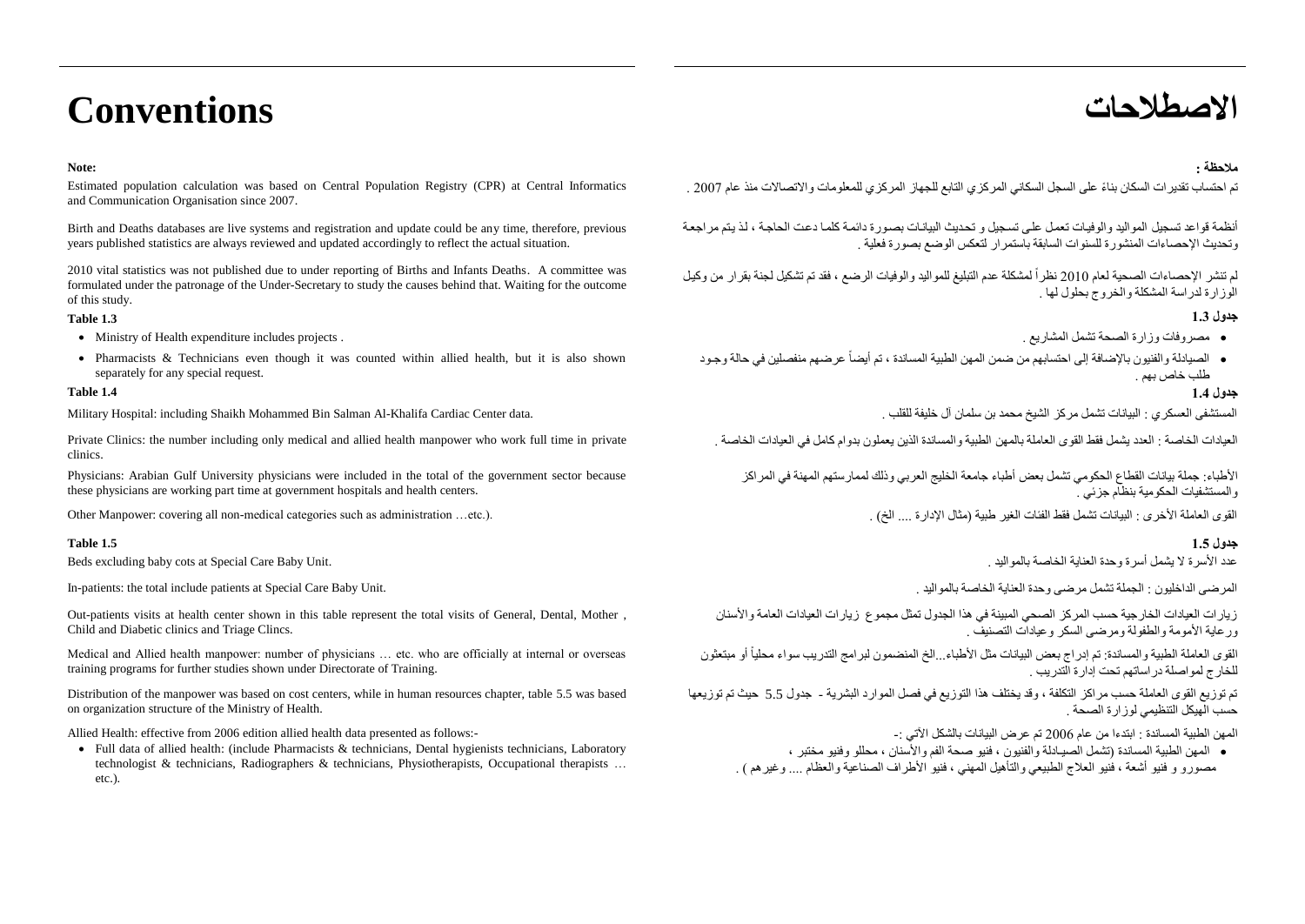### Total Cost:

The total cost includes direct (recurrent) costs and share of indirect costs (such as training, maintenance and management overheads). For more details of direct costs only, refer to table 4.2.

The cost of Geriatric Hospital does not include the costs of Long Stay Wards.

Salmaniya Medical Complex : a) the cost includes cost of SMC Maternity Unit. b) number of physicians include physicians at Geriatric & Maternity Hospitals.

حملة الأسرة في مستشفى رعاية المسنين وأجنحة الإقامة الطويلة : هذه الأسرة تتبع مستشفيات الولادة . مستشفيات الولادة المسنون مستشفيات الولادة . مستشفيات الولادة . مستشفى المسنين وأجنحة الإقامة الطويلة : هذه الأسرة تتبع مستشفي

### **Con"t Table 1.5 1.1 جدول تابع**

مجموع التكلفة :

يشمل المصروفات المباشرة (المتكررة) وجزء من المصروفات الغير مباشرة ( كالتدريب ، الصيانة ، الإدارة ) ، أما بالنسبة للمصروفات المباشرة فهي موضحة بالتفصيل في جدول 4.2 .

تكلفة مستشفى رعاية المسنين ال يشمل تكلفة أجنحة اإلقامة الطويلة .

مجمع السلمانية الطبي : أ ( التكلفة تشمل تكلفة وحدة الوالدة بالمجمع . ب) عدد الأطباء يشمل أطباء مستشفى العجزة ومستشفيات الولادة .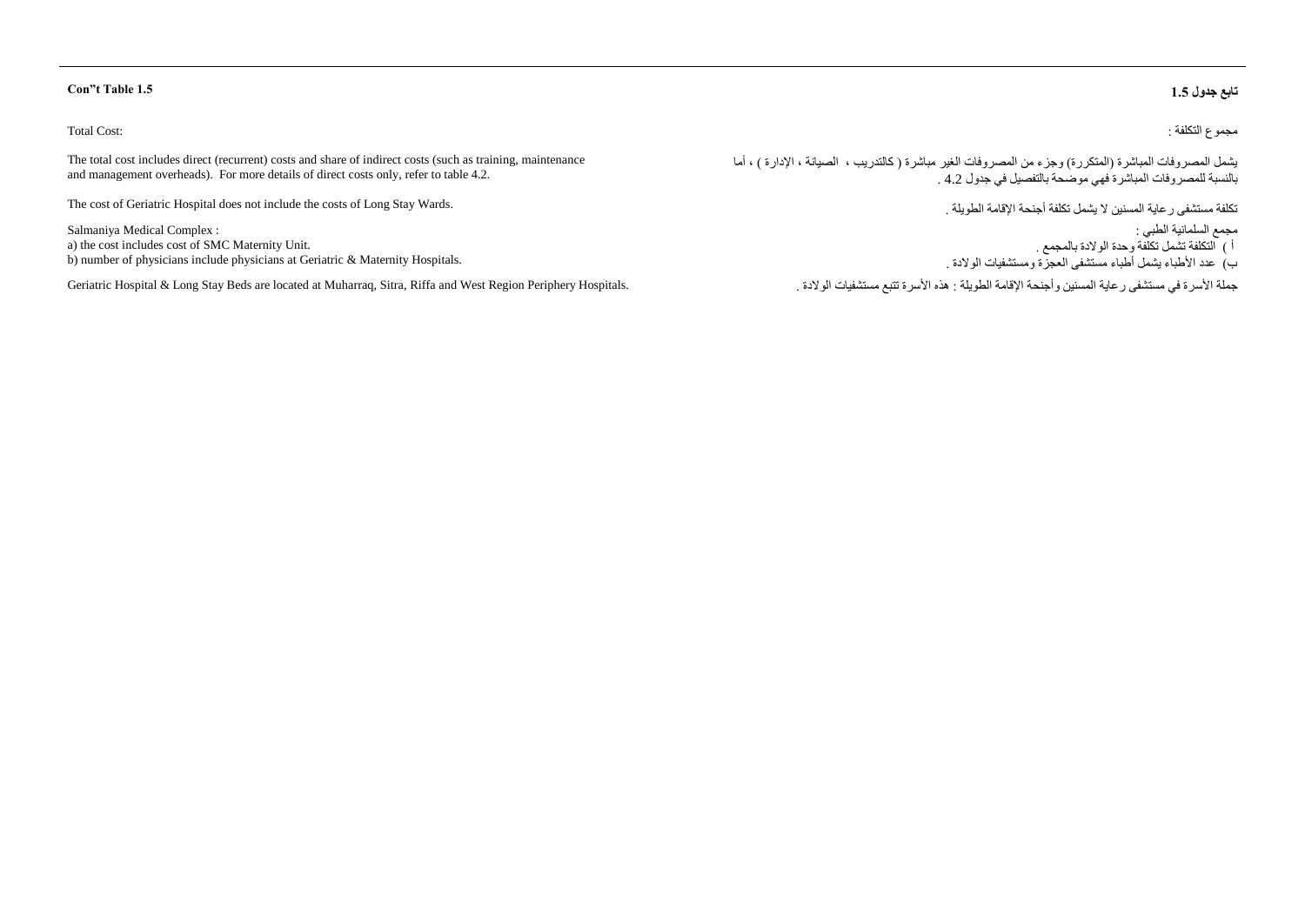### **جدول 1.1 Table المؤشرات الديموغرافية واالقتصادية واالجتماعية 2006 - 2010 Demographic and Socioeconomic Indicators 2006 - 2010**

<span id="page-3-0"></span>

| Indicator                                                 |           | $2010^{(4)}$         | 2009                 | 2008                 | 2007                 | 2006       |              | المؤشر                                                                      |
|-----------------------------------------------------------|-----------|----------------------|----------------------|----------------------|----------------------|------------|--------------|-----------------------------------------------------------------------------|
| Demographic                                               |           |                      |                      |                      |                      |            |              | الديمو غر افية                                                              |
| Area (sq.km)                                              |           | 762.3                | 760.5                | 757.5                | 749.6                | 741.4      |              | المساحة (كيلومتر مربع )                                                     |
| Population                                                | 1,234,571 | 1,178,415            | 1,106,509            | 1,039,297            | 742,562              |            | السكان       |                                                                             |
| Crude birth rate per 1000 population (reported)           |           | $\sim$ $\sim$ $\sim$ | 15.0                 | 15.3                 | 15.4                 | 20.2       |              | معدل المواليد لكل 1000 من السكان ( المبلغ عنها )                            |
| Crude death rate per 1000 population (reported)           |           | $\sim$ $\sim$ $\sim$ | 2.0                  | 2.2                  | 2.2                  | 3.1        |              | معدل الوفيات لكل 1000 من السكان ( المبلغ عنها )                             |
| Population growth rate %                                  |           | 5.8                  | 6.8                  | 6.2                  | 8.2                  | 8.1        |              | معدل النمو السكاني                                                          |
| % population <15                                          |           | 20.1                 | 20.3                 | 20.2                 | 21.1                 | 27.3       |              | % السكان أقل من 15                                                          |
| % population 15-64                                        |           | 77.8                 | 77.5                 | 77.4                 | 76.3                 | 70.2       |              | % السكان 64-15                                                              |
| % population 65+                                          |           | 2.1                  | 2.1                  | 2.4                  | 2.5                  | 2.5        |              | % السكان 65 +                                                               |
| Total dependency ratio                                    |           | 28.5                 | 29.0                 | 29.1                 | 31.0                 | 42.5       |              | نسبة الإعالة الكلية                                                         |
| Total fertility rate per women (Female 15-49)             |           | $\sim 10$            | 2.0                  | 1.9                  | 2.0                  | 2.5        |              | معدل الخصوبة الكلي للمرأة الواحدة ( الإناث 15-49 )                          |
| Socioeconomic                                             |           |                      |                      |                      |                      |            |              | الإقتصادية والإجتماعية                                                      |
| Unemployment rate <sup>1</sup>                            | Male      | 2.0                  | $\sim$ $\sim$ $\sim$ | $\cdots$             | $\sim$ $\sim$ $\sim$ |            | ذكور         | معدل البطالة <sup>1</sup>                                                   |
|                                                           | Female    | 9.0                  | $\ldots$             | $\ldots$             | $\ldots$             | $\ldots$   | إناث         |                                                                             |
|                                                           | Total     | 4.3                  | 4.0                  | 3.7                  | 5.6                  |            | الجملة  16.4 |                                                                             |
| Smokers 15+ years (Bahraini %) <sup>2</sup>               | Male      | $\sim$ $\sim$ $\sim$ | $\sim$ $\sim$ $\sim$ | $\ldots$             | 33.4                 |            | ذكور …       | نسبة المدخنين 15 سنة فأكثر ( للبحر ينبين ) <sup>2</sup>                     |
|                                                           | Female    | $\sim$ $\sim$        | $\sim$ $\sim$        | $\sim$ $\sim$        | 7.0                  | $\sim$ .   | إناث         |                                                                             |
|                                                           | Total     | $\sim$ $\sim$ $\sim$ | $\sim$ $\sim$ $\sim$ | $\sim$ $\sim$ $\sim$ | 19.9                 | $\ldots$ . | الجملة       |                                                                             |
| Adult literacy rate 15+ years (Bahraini %)                | Male      | 96.6                 | $\cdots$             | $\cdots$             | $\sim$ $\sim$ $\sim$ | $\ldots$   | ذكور         | النسبة المئوية لمعدل معرفة القراءة والكتابة 15 سنة ۖ فأكثر ( للبحرينيين )   |
|                                                           | Female    | 90.4                 | $\cdots$             | $\ldots$             | $\ddotsc$            | $\sim$     | إناث         |                                                                             |
|                                                           | Total     | 93.5                 | $\cdots$             | $\cdots$             | $\cdots$             | $\cdots$   | الجملة       |                                                                             |
| Gross School enrollment ratio 1st level % - Bahraini only |           |                      |                      |                      |                      |            |              | إجمالي النسبة المئوية للملتحقين بالمدارس ( المستوى الأول - البحرينيين فقط ) |
| - (Primary and Intermediate Level) $3$                    | Male      | 111.3                | $\sim$               | $\sim$ $\sim$ $\sim$ | $\cdots$             |            | ذكور         | - ( المرحلة  الإبتدائية والإعدادية "المتوسطة" ) <sup>3</sup>                |
|                                                           | Female    | 111.8                | $\cdots$             | $\ldots$             | $\cdots$             | $\ldots$   | إناث         |                                                                             |
|                                                           | Total     | 111.5                | $\cdots$             | $\cdots$             |                      | $\cdots$   | الجملة       |                                                                             |
| Gross School enrollment ratio 2nd level % - Bahraini only |           |                      |                      |                      |                      |            |              | إجمالي النسبة المئوية للملتحقين بالمدارس (المستوى الثاني - البحر ينبين فقط) |
| - (Secondary Level) <sup>3</sup>                          | Male      | 99.9                 | $\cdots$             | $\cdots$             | $\cdots$             |            | ذکور         | - ( المرحلة الثانوية ) <sup>3</sup>                                         |
|                                                           | Female    | 96.5                 | $\sim$               | $\cdots$             | $\cdots$             | $\ldots$   | إناث         |                                                                             |
|                                                           | Total     | 98.2                 |                      |                      |                      |            | الحملة       |                                                                             |

<sup>1</sup> Source: Monthly Statistical Report (December), Ministry of Labor / Central Informatics & Communication Organization.

2 Source: National Non-Communicable Diseases Risk Factors Survey 2007, Kingdom of Bahrain. . البحرين مملكة ، <sup>2007</sup> المزمنة لألمراض اإلختطار لعوامل الوطني المسح :المصدر <sup>2</sup>

<sup>3</sup> الصدر : وزارة التربية والتعليم / الجهاز المركزي للمعلومات والاتتصالات - تعداد 2010 . . . . . . 2010 Source: Ministry of Education / Central Informatics & Communication Organization - Census data 2010 . . . . . . . . .

<sup>4</sup> بيانات عام 2010 بناءا على " التعداد العام للسكان والمباني والمنشآت والزراعة - 2010 - و2011 " ، " 2010 Data is based on Census " General Census of Population, Housing, Buildings, Facilities & Agriculture - 2010 " ,

(...) غير متوفر available Not) ...(

<sup>1</sup> المصدر : بيانات التقرير الإحصائي الشهري لوزارة العمل لشهر ديسمبر / الجهاز المركزي للمعلومات والاتصالات .

المصدر : الجهاز المركزي للمعلومات والاتصالات .<br>Source: Central Informatics & Communication Organization.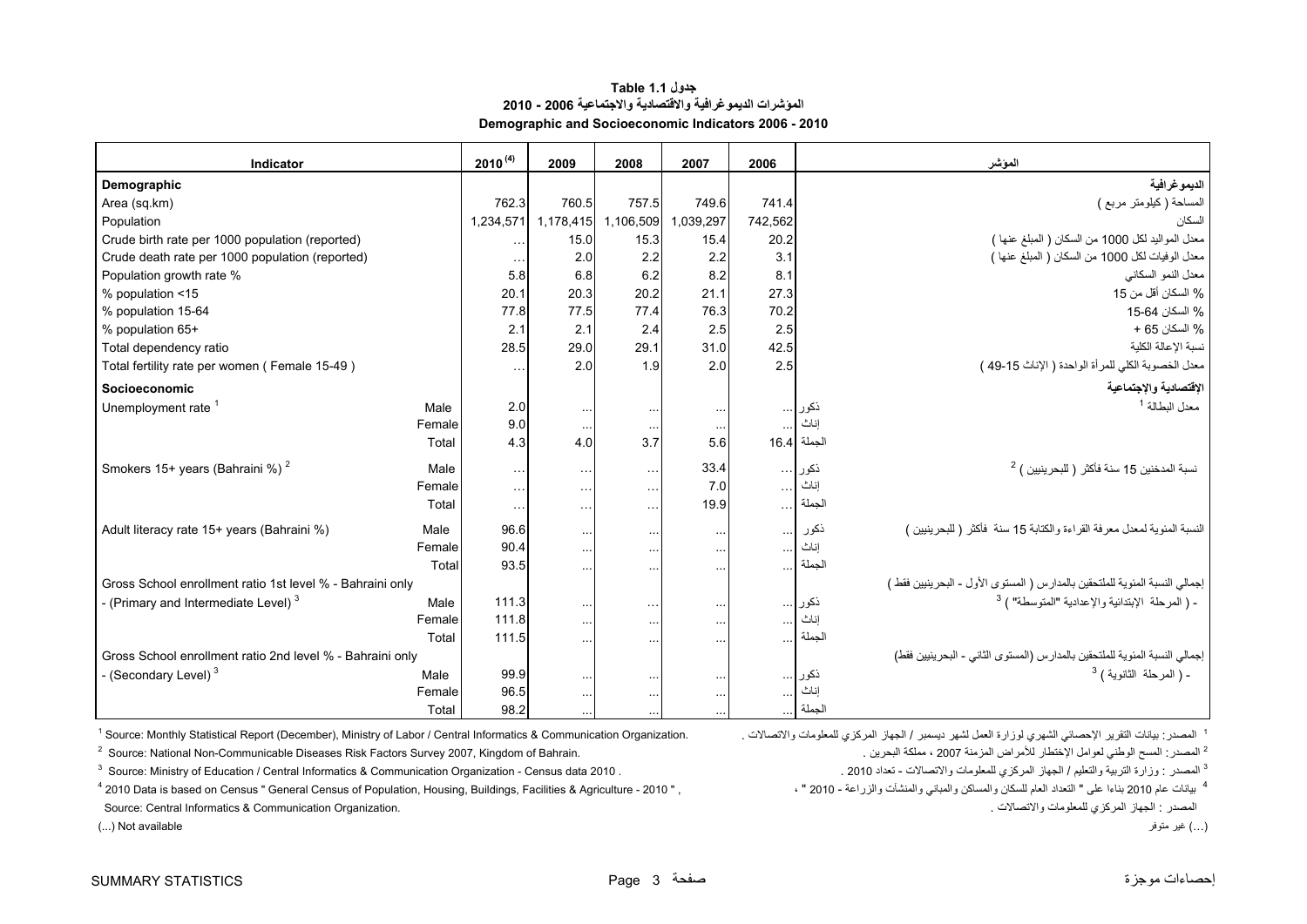### **جدول 1.2 Table الموارد الصحية 2006 - 2010 Health Resources 2006 - 2010**

<span id="page-4-0"></span>

| Indicator                                                          | 2010    | 2009    | 2008    | 2007    | 2006    | المؤشر                                                        |
|--------------------------------------------------------------------|---------|---------|---------|---------|---------|---------------------------------------------------------------|
| <b>Budgetary Resources (at Current Prices) (B.D.)</b>              |         |         |         |         |         | الموارد المالية ( بالأسعار الجارية ) ( دينار بحريني )         |
| Ministry of Health Expenditure (including projects) (million B.D.) | 196.3   | 193.4   | 173.6   | 144.5   | 118.0   | مصروفات وزارة الصحة ( تشمل المشاريع ) - بالمليون دينار بحريني |
| Total Public Expenditure (million B.D.)                            | 2,794.8 | 2,082.2 | 2,060.3 | 1,818.1 | 1,558.4 | إجمالي المصروفات العامة للدولة - بالمليون دينار بحريني        |
| % Allocated to the Ministry of Health from                         | 7.0     | 9.3     | 8.4     | 7.9     | 7.6     | نسبة مخصصات وزارة الصحة من إجمالي الميزانية                   |
| Government Total Budget (including projects)                       |         |         |         |         |         | الحكومية ( يشمل المشاريع )                                    |
| Gross Domestic Product (GDP) per capita *                          | 6.678.9 | 6,164.1 | 7,527.1 | 6,683.0 | 6,205.9 | متوسط نصيب الفرد من الناتج المحلي الاجمالي *                  |
| Gross National Income / Product (GNP) per capita *                 | 5,956.2 | 5,398.4 | 7,213.2 | 6,575.0 | 6,054.8 | متوسط نصيب الفرد من الدخل القومي الإجمالي *                   |
| Gross National Desposable Income (GNDI) per capita *               | 5,456.2 | 4,954.6 | 6,610.2 | 6,038.5 | 5,455.5 | متوسط نصيب الفرد من إجمالي الدخل القومي المتاح *              |
| Ministry of Health Expenditure as % of GDP *                       | 2.4     | 2.6     | 2.1     | 2.1     | 2.0     | نفقات وزارة الصحة كنسبة مئوية من الناتج المحلي الإجمالي *     |
| Ministry of Health Annual Budget per capita (including projects)   | 159.7   | 165.2   | 156.9   | 139.1   | 158.9   | نصيب الفرد من الميزانية السنوية لوزارة الصحة (تشمل المشاريع ) |
| <b>Human Resources</b>                                             |         |         |         |         |         | الموارد البشرية                                               |
| Doctor per 10,000 population                                       | 20.8    | 21.1    | 21.1    | 21.4    | 27.6    | الطبيب لكل 10,000 من السكان                                   |
| Dentist per 10,000 population                                      | 3.0     | 3.0     | 3.2     | 3.2     | 4.1     | أطباء الأسنان لكل 10.000 من السكان                            |
| Nurse and midwives per 10,000 population                           | 41.4    | 41.7    | 42.0    | 41.9    | 55.0    | ممر ضين و ممر ضات و قابلات  لكل 10.000 من السكان              |
| Pharmacists and Technicians per 10,000 population                  | 5.6     | 5.7     | 6.0     | 6.2     | 8.3     | الصيادلة و فنيو  صيدلة لكل 10.000 من السكان                   |
| Beds per 10,000 population                                         | 17.3    | 17.7    | 19.0    | 19.7    | 27.4    | الأسر ة لكل 10.000 من السكان                                  |
| Primary Health Care Units and Centers per 10,000 population        | 0.2     | 0.2     | 0.2     | 0.2     | 0.3     | وحدات ومراكز الرعاية الصحية الأولية لكل 10,000 من السكان      |
| Nurse per doctor                                                   | 2.0     | 2.0     | 2.0     | 2.0     | 2.0     | ممر ض لکل طبیب                                                |

\* Source : Ministry of Finance / Ministry of Health - Directorate of Finance . " . المصدر : وزارة الصالية / وزارة الصحة - إدارة الصالية / وزارة الصحة - إدارة الصالية / وزارة الصحة - إدارة الصالية / وزارة الصحة - إدارة الص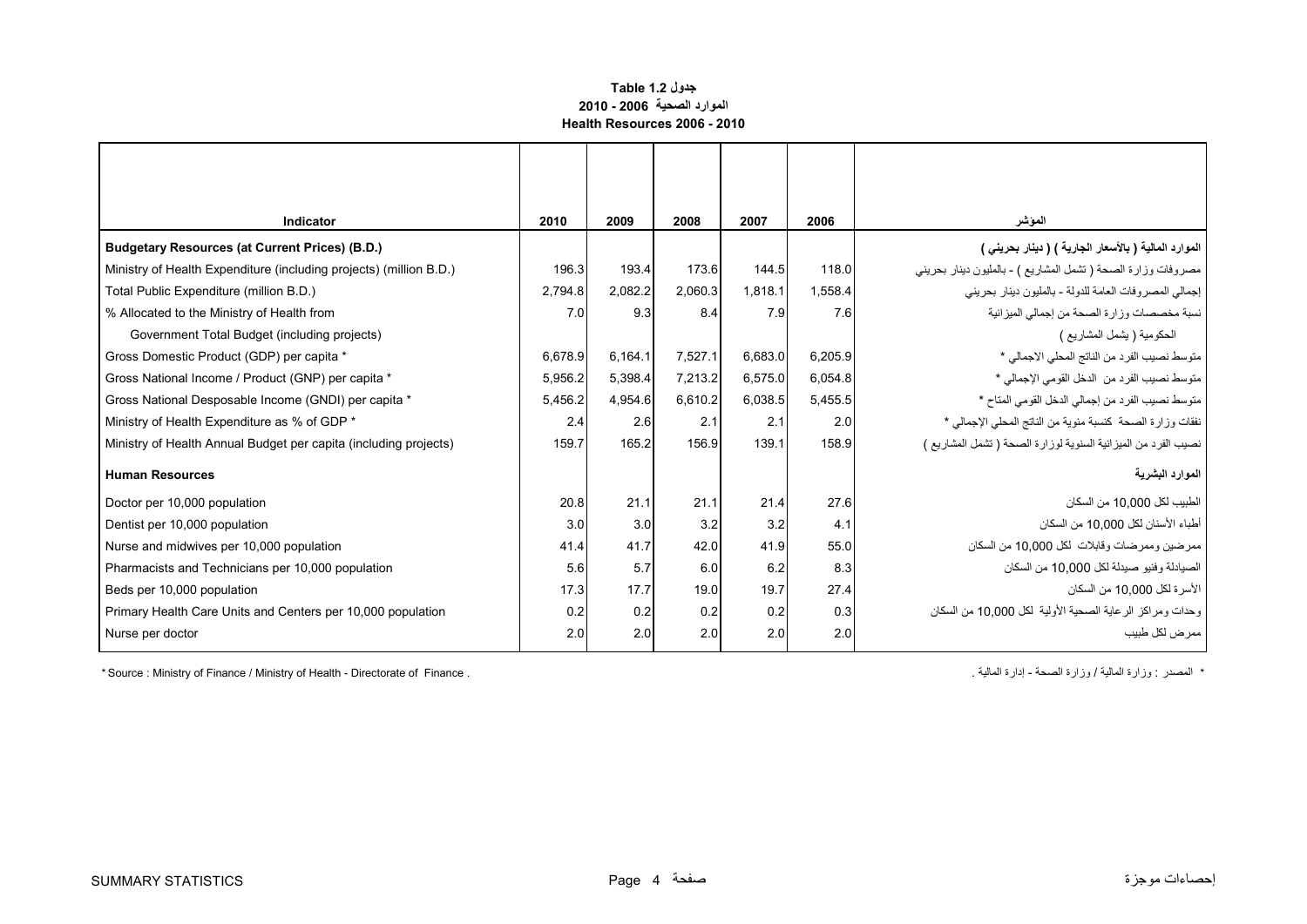<span id="page-5-0"></span>

| <b>Description</b>                   | 2010   | 2009    | 2008   | 2007   | 2006          | البيان               |
|--------------------------------------|--------|---------|--------|--------|---------------|----------------------|
| <b>Physicians</b>                    |        |         |        |        |               | الأطباء              |
| Government                           | 1,536  | 1,475   | 1,409  | 1,310  | حكومي 1,215   |                      |
| Private                              | 1,034  | 1,006   | 923    | 917    |               | خاص 833              |
| <b>Total</b>                         | 2,570  | 2,481   | 2,332  | 2,227  | الجملة 2,048  |                      |
| <b>Dentists</b>                      |        |         |        |        |               | أطباء الأسنان        |
| Government                           | 149    | 141     | 140    | 133    |               | حكومي 118            |
| Private                              | 217    | 211     | 214    | 201    |               | خاص 187              |
| <b>Total</b>                         | 366    | 352     | 354    | 334    |               | الجملة 305           |
| <b>Nurses</b>                        |        |         |        |        |               | ممر ضات              |
| Government                           | 3,841  | 3,708   | 3,510  | 3,329  | حكومي 3,144   |                      |
| Private                              | 1,267  | 1,210   | 1,142  | 1,025  |               | خاص 943              |
| <b>Total</b>                         | 5,108  | 4,918   | 4,652  | 4,354  | الجملة 4,087  |                      |
| Allied Health *                      |        |         |        |        |               | مهن طبية مساندة *    |
| Government                           | 1,570  | 1,436   | 1,350  | 1,236  | حكومي 1,122   |                      |
| Private                              | 891    | 924     | 889    | 493    |               | خاص 456              |
| <b>Total</b>                         | 2,461  | 2,360   | 2,239  | 1,729  | الجملة 3,578  |                      |
| <b>Pharmacists &amp; Technicians</b> |        |         |        |        |               | الصيادلة وفنيو صيدلة |
| Government                           | 253    | 241     | 237    | 223    |               | حکوم <i>ي</i> 218    |
| Private                              | 433    | 431     | 426    | 421    |               | خاص 399              |
| <b>Total</b>                         | 686    | 672     | 663    | 644    |               | الجملة  617          |
| <b>In-Patients</b>                   |        |         |        |        |               | المرضى الداخليون     |
| Government                           | 73,496 | 75,767  | 77,182 | 80,219 | حكومي 81,360  |                      |
| Private                              | 24,826 | 28,914  | 20,988 | 18,026 | خاص 15,580    |                      |
| <b>Total</b>                         | 98,322 | 104,681 | 98,170 | 98,245 | الجملة 96,940 |                      |

**جدول 1.3 Table الموارد الصحية حسب القطاع الصحي (الحكومي - الخاص) 2006 - 2010 Health Resources by Health Sector ( Government-Private ) 2006 - 2010**

\* Allied Health : including Pharmacists & Technicians .

\* مھن طبية مساندة : تشمل الصيادلة وفنيو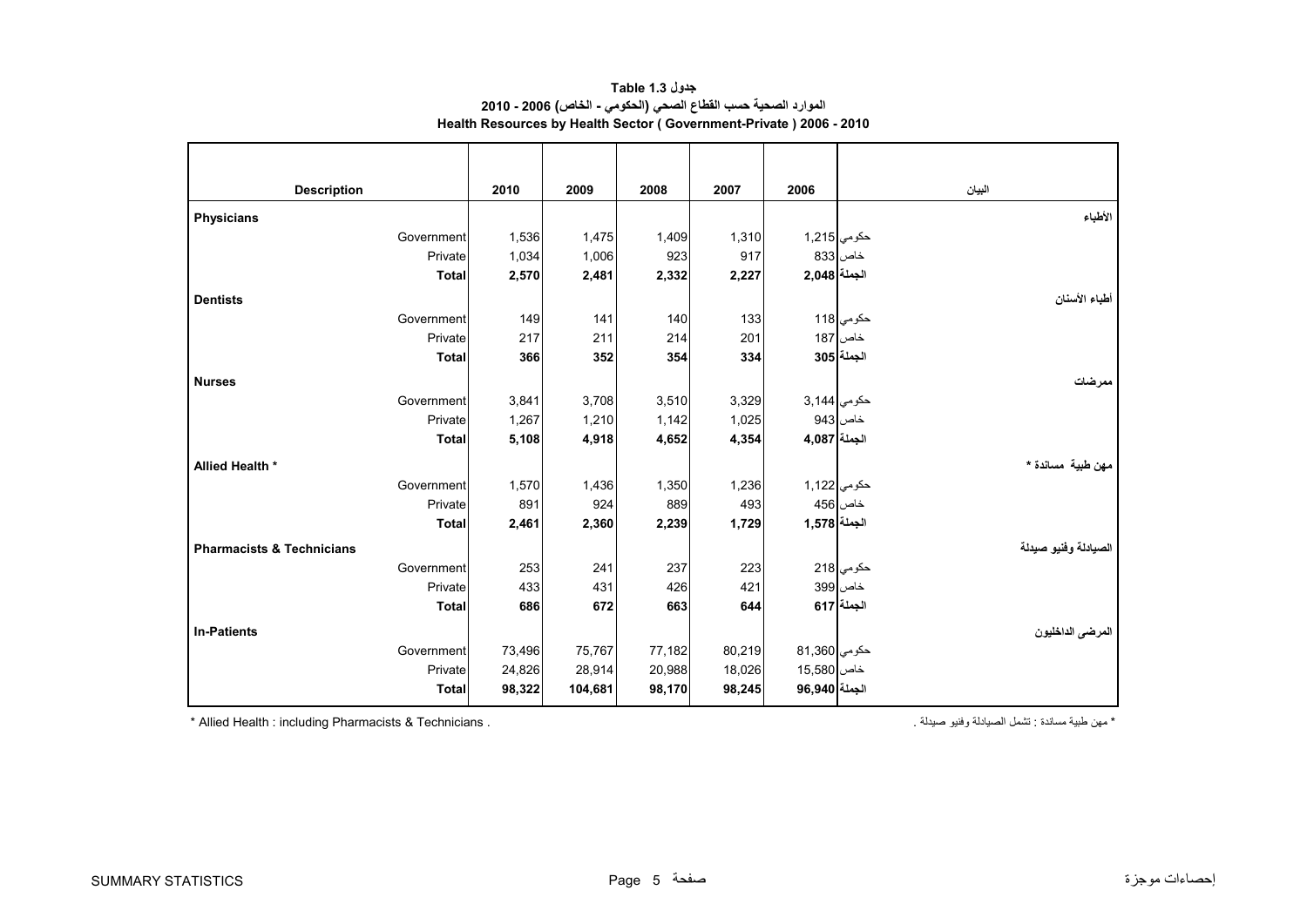### **الموارد الصحية حسب القطاع الصحي (الحكومي - الخاص) 2006 - 2010 Health Resources by Health Sector ( Government-Private ) 2006 - 2010 (Cont'd) Table 1.3 جدول ) تابع(**

| <b>Description</b>                                           | 2010                 | 2009      | 2008      | 2007                 | 2006             | البيان                                                       |
|--------------------------------------------------------------|----------------------|-----------|-----------|----------------------|------------------|--------------------------------------------------------------|
| <b>Out-Patients</b>                                          |                      |           |           |                      |                  | زيارات العيادات الخارجية                                     |
| Government                                                   | 4,868,596            | 4,619,633 | 4,390,811 | 4,349,224            | حكومي 4,166,881  |                                                              |
| Private                                                      | 954,598              | 965,415   | 832,864   | 686,734              | خاص  594,071     |                                                              |
| <b>Total</b>                                                 | 5,823,194            | 5,585,048 | 5,223,675 | 5,035,958            | الجملة 3,760,952 |                                                              |
| <b>Hospitals</b>                                             |                      |           |           |                      |                  | لمستشفيات                                                    |
| Government                                                   | 9                    | 10        | 10        | 9                    |                  | حكومي 9                                                      |
| Private                                                      | 14                   | 13        | 13        | 12                   |                  | خاص 11                                                       |
| <b>Total</b>                                                 | 23                   | 23        | 23        | 21                   |                  | الجملة 20                                                    |
| <b>Beds</b>                                                  |                      |           |           |                      |                  | الأسرة                                                       |
| Government                                                   | 1,719                | 1,702     | 1,726     | 1,714                | حكومي 1,714      |                                                              |
| Private                                                      | 411                  | 384       | 378       | 329                  |                  | خاص 323                                                      |
| <b>Total</b>                                                 | 2,130                | 2,086     | 2,104     | 2,043                | الجملة 2,037     |                                                              |
| <b>Primary Health Care Units and Centers</b>                 |                      |           |           |                      |                  | وحدات ومراكز الرعاية الصحية الأولية                          |
| Government <sup>1</sup>                                      | 24                   | 24        | 23        | 23                   |                  | $23^{\mid 1}$ حکومي $^{\mid}$                                |
| Private                                                      | $\sim$ $\sim$ $\sim$ | $\cdots$  | $\ddotsc$ | $\sim$ $\sim$ $\sim$ |                  | خاص                                                          |
| <b>Total</b>                                                 | 24                   | 24        | 23        | 23                   |                  | الجملة 23                                                    |
| <b>Estimated Cost (million Bahraini Dinars)</b> <sup>2</sup> |                      |           |           |                      |                  | التكلفة التقديرية (مليون دينار بحرين <i>ي</i> ) <sup>2</sup> |
| Government                                                   | 234.0                | 223.5     | 199.5     | 172.9                | 141.2            | حكومي                                                        |
| Ministry of Health                                           | 196.3                | 193.4     | 173.6     | 144.5                | 118.0            | وزارة الصحة                                                  |
| Military Hospital and                                        | 37.8                 | 30.1      | 25.9      | 28.4                 | 23.2             | المستشفى العسكري                                             |
| Shaikh Mohammed Bin Salman Al-Khalifa                        |                      |           |           |                      |                  | ومركز الشيخ محمد بن سلمان أل خليفة للقلب                     |
| <b>Private</b>                                               | 101.7                | 93.6      | 73.9      | 64.3                 | 55.5             | الخاص                                                        |

Note : Ministry of Health expenditure include projects, further details in Table 1.5 . . 1.5 جدول في تفصيلية بيانات ، المشاريع تشمل الصحة وزارة مصروفات : مالحظة

1 Including Directorate of Health & Social Affairs at Ministry of Interior. . الداخلية لوزارة التابعة واإلجتماعية الصحية الشئون إدارة يشمل <sup>1</sup>

<sup>2</sup> Source : Ministry of Finance / Ministry of Health (Directorate of Finance) . . . (المصدر : وزارة الصحة (إدارة الصحة (إدارة الصلية) عن الصحة وزارة الصحة وزارة الصحة (إدارة الصحة وزارة الصحة وزارة الصحة وزارة الصحة وزار

ملاحظة : تم مراجعة وتحديث بيانات زيارات العيادات الخارجية (حكومي) لعام 2009 . . . . . . . . . 2009 . Note: 2009 (government outpatients) reviewed and updated .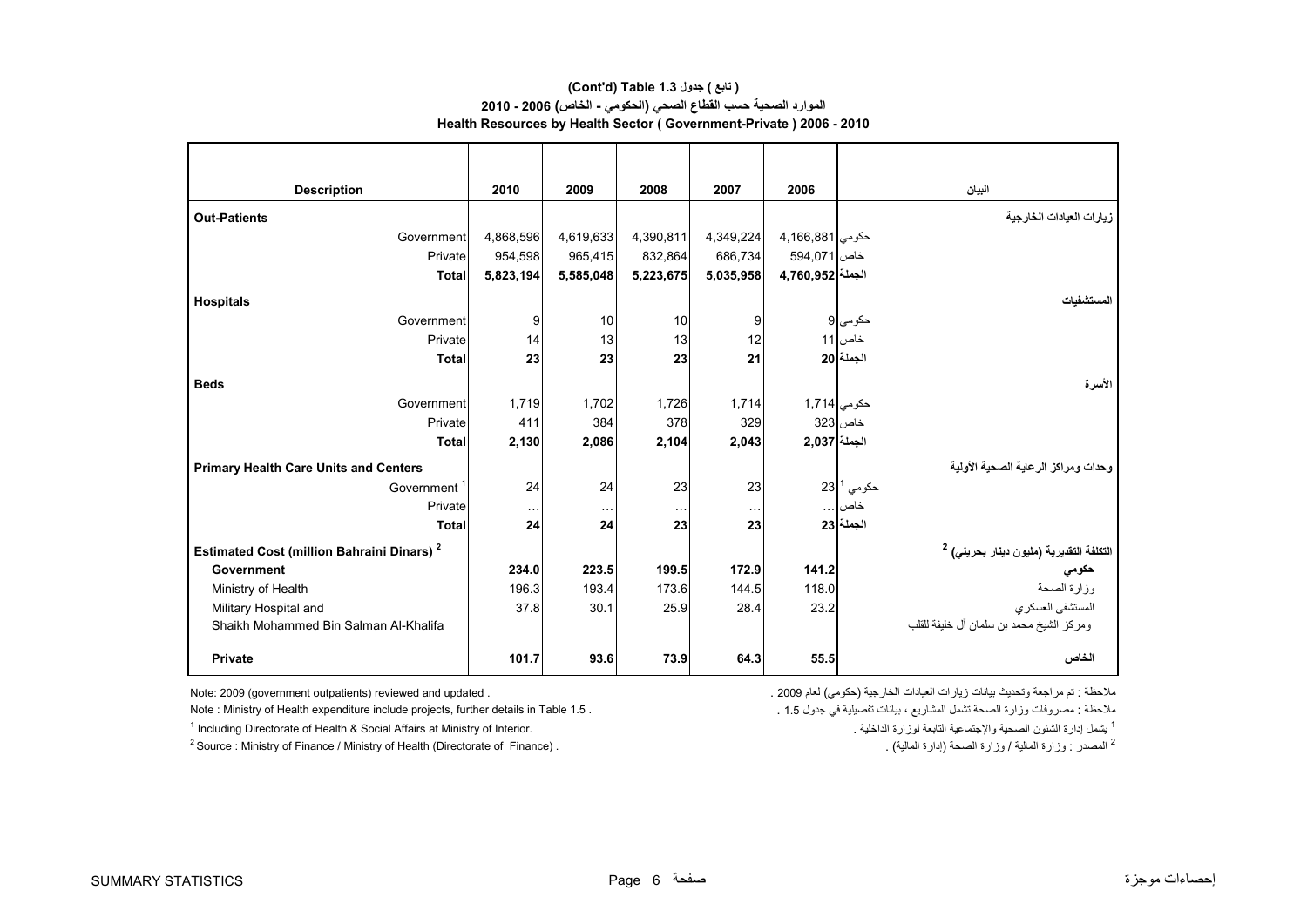### **جدول 1.4 Table موارد الرعاية الصحية <sup>2010</sup> Health Care Resources 2010**

<span id="page-7-0"></span>

|                                                 |                 |             |           |               |                          |               | القوى العاملة الطبية والمساندة             |                   |                                            |
|-------------------------------------------------|-----------------|-------------|-----------|---------------|--------------------------|---------------|--------------------------------------------|-------------------|--------------------------------------------|
|                                                 | زيارات          |             |           |               |                          |               | <b>Medical &amp; Para-Medical Manpower</b> |                   |                                            |
|                                                 | العبادات        | المرضى      | الأسرة *  | القوى العاملة | مهن طبية                 | ممر ضات       | أطباء الأسنان                              | الأطباء           |                                            |
|                                                 | الخارجية        | الداخليون * |           | الاخرى *      | مسائدة *                 |               |                                            |                   |                                            |
|                                                 | Out-            | In-         | Beds*     | Other         | <b>Allied</b>            | <b>Nurses</b> | <b>Dentists</b>                            | <b>Physicians</b> |                                            |
| <b>Institution</b>                              | <b>Patients</b> | Patients *  |           | Manpower*     | Health *                 |               |                                            |                   | المؤسسات                                   |
| Government                                      |                 |             |           |               |                          |               |                                            |                   | الحكومية                                   |
| Ministry of Health                              | 4,300,200       | 51,541      | 1,368     | 4,093         | 1,148                    | 2,880         | 122                                        | 1,178             | وزارة الصحة                                |
| Military Hospital *                             | 479.200         | 21,955      | 351       | 986           | 382                      | 911           | 19                                         | 298               | المستشفى العسكرى *                         |
| Directorate of Health & Social Affairs          | 89,196          | <b>NA</b>   | <b>NA</b> | 101           | 40                       | 50            | 8                                          | 18                | إدارة الشئون الصحية والإجتماعية            |
| <b>Total</b>                                    | 4,868,596       | 73,496      | 1,719     | 5,180         | 1,570                    | 3,841         | 149                                        | 1,536             | الجملة                                     |
| <b>Private Hospitals</b>                        |                 |             |           |               |                          |               |                                            |                   | المستشفيات الخاصة                          |
| International Hospital of Bahrain               | 54,227          | 1,897       | 61        | 246           | 39                       | 48            | 8                                          | 75                | مستشفى البحرين الدولي                      |
| American Mission Hospital                       | 210,886         | 3,164       | 37        | 223           | 37                       | 130           | 11                                         | 75                | مستشفى الأرسالية الأمريكية                 |
| Awali Hospital <sup>(2009)</sup>                | 35,837          | 865         | 28        | 18            | 14                       | 62            | 2                                          | 18                | مستشفى العوالي (2009)                      |
| <b>Gulf Dental Speciality Hospital</b>          | 13,825          |             | 10        | 16            | $\overline{4}$           | 15            | 10                                         | <b>NA</b>         | مستشفى الخليج التخصصي للأسنان              |
| Ibn Al-Nafees Hospital                          | 135,224         | 4,597       | 43        | 144           | 13                       | 101           | <b>NA</b>                                  | 33                | مستشفى ابن النفيس                          |
| <b>Bahrain Specialist Hospital</b>              | 149,273         | 6,169       | 69        | 156           | 53                       | 106           | $\overline{4}$                             | 54                | مستشفى البحرين التخصصي                     |
| Noor Specialist Hospital                        |                 | 1,694       | 24        | 14            | $\overline{1}$           | 24            |                                            | 22                | مستشفى نور التخصصي                         |
| Dr. Tariq Hospital                              | 11,320          | 172         | 22        | 14            | $\overline{2}$           | 25            | <b>NA</b>                                  | 10                | مستشفى الدكتور طارق                        |
| Al-Hilal Hospital                               | 131.776         | 2,689       | 45        | 62            | 13                       | 34            | 3                                          | 30                | مستشفى الهلال                              |
| Al-Baraka Fertility Hospital                    | 7,200           | 1,411       | 12        | 12            | 3                        | 6             | <b>NA</b>                                  | $\overline{4}$    | مستشفى البركة للخصوبة                      |
| Al-Amal Hospital                                | 80.630          | 456         | 20        | 42            | 17                       | 25            |                                            | 22                | مستشفى الأمل                               |
| Al-Kindi Specialised Hospital                   | 55,542          | 1,595       | 17        | 8             | 15                       | 50            |                                            | 36                | مستشفى الكندي التخصصي                      |
| International Medical City Hospital             | $\cdots$        | $\sim$      | 5         |               | $\ddotsc$                | 18            |                                            | 11                | مستشفى مدينة الطب الدولية                  |
| German Orthopaedic Hospital                     | <b>NA</b>       | 117         | 18        | 17            | 3                        | 26            | <b>NA</b>                                  | $\overline{7}$    | المستشفى الألماني للعظام                   |
| Private Clinics <sup>(2008)*</sup>              |                 | <b>NA</b>   | <b>NA</b> | $\ldots$      | 659                      | 552           | 165                                        | 621               | العيادات الخاصة (2008) *                   |
| <b>Gulf Diabetes Specialist Center (Joslin)</b> | 4.775           | <b>NA</b>   | <b>NA</b> | 20            | 8                        | 6             | <b>NA</b>                                  | 5                 | مركز الخليج التخصصي للسكر ( جوسلين )       |
| <b>Private Company Clinics</b>                  |                 |             |           |               |                          |               |                                            |                   | العيادات الخاصة للشر كات                   |
| Aluminium Bahrain (ALBA)                        | 21,499          | <b>NA</b>   | <b>NA</b> |               |                          | 10            |                                            |                   | ألمنيوم البحرين ( ألبا )                   |
| Arab Shipbuilding and Repair Yard Co. (ASRY)    | 11,140          | <b>NA</b>   | <b>NA</b> |               | 3                        | 13            |                                            |                   | الشركة العربية لبناء وإصلاح السفن ( أسري ) |
| <b>Gulf Air</b>                                 | 23,012          | <b>NA</b>   | <b>NA</b> |               | $\boldsymbol{\varDelta}$ |               |                                            |                   | طيران الخليج                               |
| Gulf Aluminium Rolling Mill Co. (GARMCO)        | 3,738           | <b>NA</b>   | <b>NA</b> | <b>NA</b>     | <b>NA</b>                |               |                                            |                   | شركة الخليج لدرفلة الألمنيوم (جارمكو )     |
| Gulf Petrochemical Industries Co. (GPIC)        | 4,694           | <b>NA</b>   | <b>NA</b> |               |                          |               |                                            |                   | شركة الخليج لصناعة البتروكيماويات          |
| <b>Total</b>                                    | 954,598         | 24,826      | 411       | 1,013         | 891                      | 1,267         | 217                                        | 1,034             | الحملة                                     |
| <b>Grand Total</b>                              | 5,823,194       | 98,322      | 2,130     | 6,193         | 2,461                    | 5.108         | 366                                        | 2,570             | الاجمالي العام                             |

\* Refer to conventions used in the report. . التقرير في المستخدمة االصطالحات انظر\*

ملاحظة : جملة الأطباء في القطاع الحكومي تشمل 42 طبيب بعملون بالنظام الكلي بجامعة الخليج العربي . . . . . . Note : Total physicians in Government sector include 42 physicians working full time at Arabian Gulf University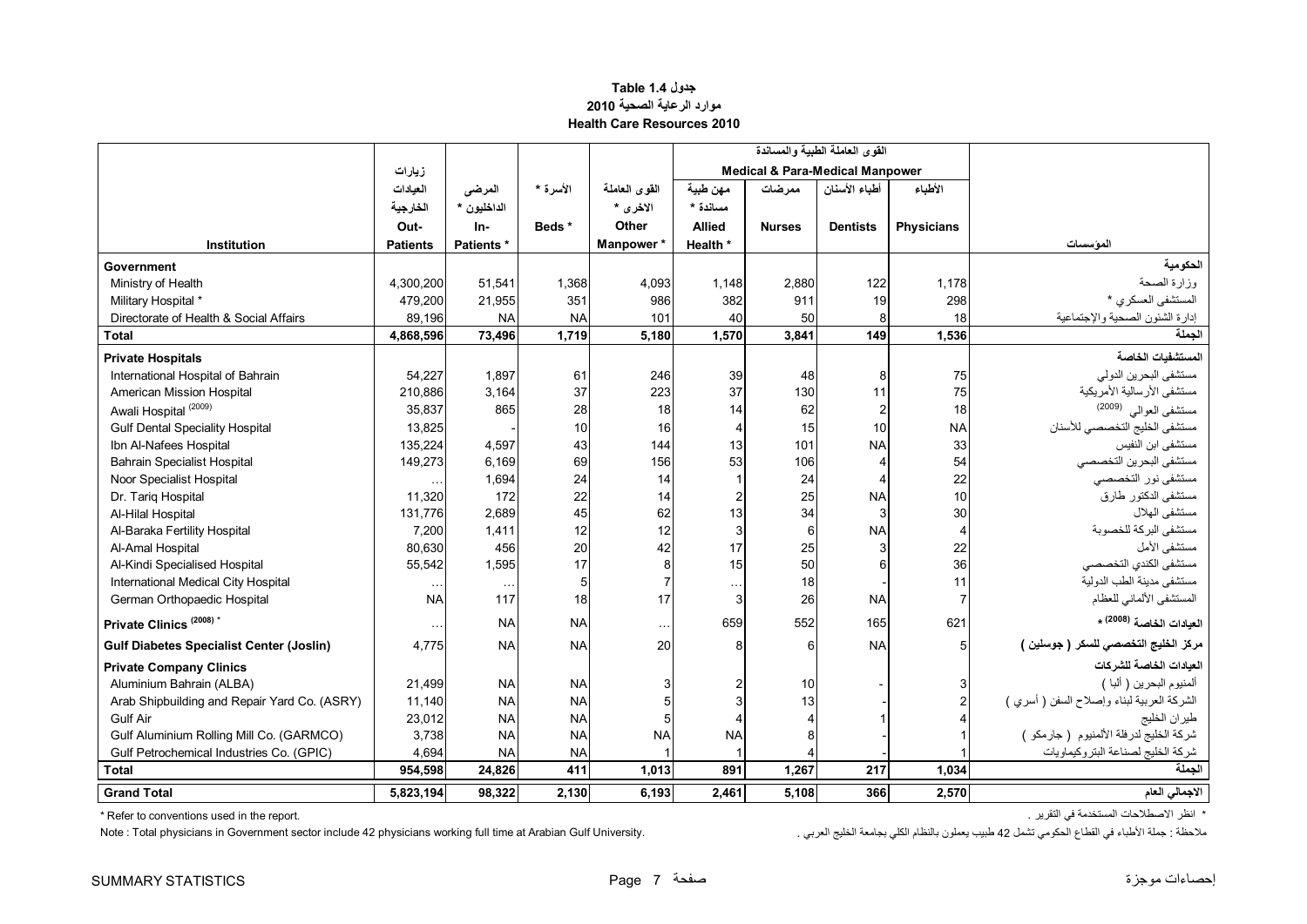### **رسم بياني 1.1 Figure موارد الرعاية الصحية <sup>2010</sup> Health Care Resources 2010**

<span id="page-8-0"></span>

**In-Patient and Beds**



**Physicians and Dentists Nurses and Allied Health**





مرجع: جدول 1.4 و جدول 1.5 1.5 1.5 1.5 1.5 المستخدمة جدول 1.5 برجع: جدول 1.4 و Reference: Table 1.4 . Table 1.5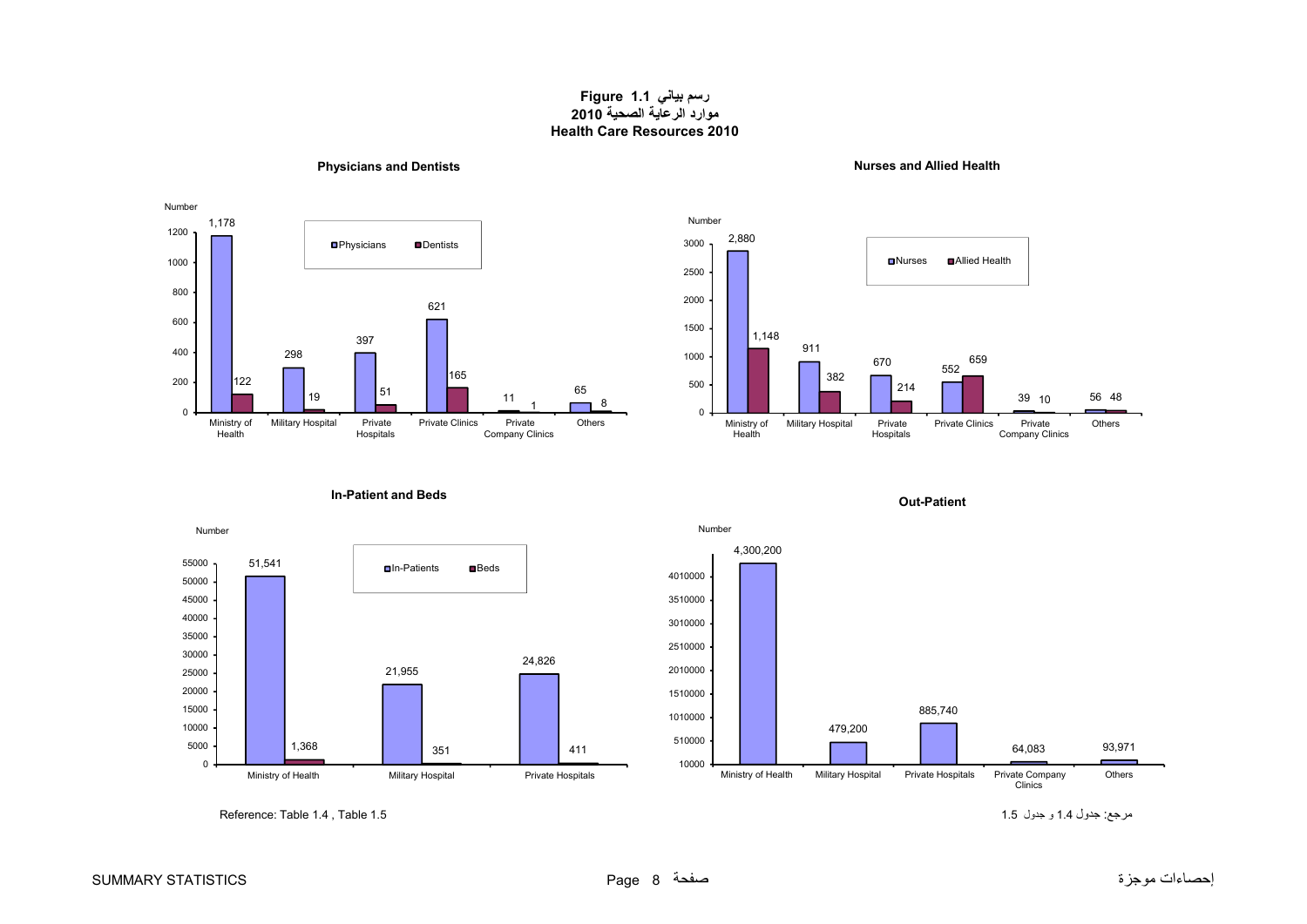### **جدول 1.5 Table الموارد المختارة للرعاية الصحية بوزارة الصحة <sup>2010</sup> Selected Health Care Resources at Ministry of Health 2010**

<span id="page-9-0"></span>

|                                        |                 |                   |           |                         | القوى العاملة الطبية والمساندة             |                 |                   |                                           |
|----------------------------------------|-----------------|-------------------|-----------|-------------------------|--------------------------------------------|-----------------|-------------------|-------------------------------------------|
|                                        | زيارات          |                   |           |                         | <b>Medical &amp; Para-Medical Manpower</b> |                 |                   |                                           |
|                                        | العيادات        | المرضى            | الأسرة *  | مهن طبية                | ممرضات                                     | أطباء أسنان     | الأطباء           |                                           |
|                                        | الخارجية        | الداخليون *       |           | مسائدة                  |                                            |                 |                   |                                           |
|                                        | Out-            | In-               | Beds *    | <b>Allied</b>           | <b>Nurses</b>                              | <b>Dentists</b> | <b>Physicians</b> |                                           |
| Institution                            | <b>Patients</b> | <b>Patients</b> * |           | Health                  |                                            |                 |                   | الموسسات                                  |
| <b>Primary &amp; Preventive Health</b> | 3,676,817       | <b>NA</b>         | <b>NA</b> | 525                     | 535                                        | 81              | 317               | الرعاية الصحية الأولية والوقائية          |
| Care                                   |                 |                   |           |                         |                                            |                 |                   |                                           |
| <b>Public Health Directorate</b>       | <b>NA</b>       | <b>NA</b>         | <b>NA</b> | 35                      | 3                                          |                 | 9                 | ادارة الصحة العامة                        |
| <b>Health Centers Administration</b>   | <b>NA</b>       | <b>NA</b>         | <b>NA</b> | 3                       | 6                                          |                 | 15                | ادارة المراكز الصحية                      |
| Health Reinforcement Directorate       | <b>NA</b>       | <b>NA</b>         | <b>NA</b> | $\overline{\mathbf{c}}$ |                                            |                 | 4                 | ادارة تعزيز الصحة                         |
| <b>Health Centers</b>                  | 3,676,817       | <b>NA</b>         | <b>NA</b> | 483                     | 441                                        | 81              | 288               | المراكز الصحية                            |
| Health Region I                        |                 |                   |           |                         |                                            |                 |                   | المنطقة الصحية الأولى                     |
| Muharrag                               | 393,178         | <b>NA</b>         | <b>NA</b> | 33                      | 33                                         |                 |                   | المحرق 28                                 |
| Sh.Salman                              | 131,871         | <b>NA</b>         | <b>NA</b> | 14                      | 21                                         |                 |                   | الشيخ سلمان 8                             |
| National Bank of Bahrain - Arad        | 141,766         | <b>NA</b>         | <b>NA</b> | 30                      | 23                                         |                 |                   | بنك البحرين الوطني - عراد 13              |
| National Bank of Bahrain - Dair        | 108,445         | <b>NA</b>         | <b>NA</b> | 12                      | 16                                         |                 |                   | بنك البحرين الوطني - الدير 9              |
| Bahrain Int'l. Airport Clinic          | 17,026          | <b>NA</b>         | <b>NA</b> |                         | 4                                          |                 |                   | عيادة مطار البحرين الدولمي <mark>-</mark> |
| Total Region I                         | 792,286         | <b>NA</b>         | <b>NA</b> | 89                      | 97                                         | 15              |                   | جملة المنطقة الأولى 58                    |
| Health Region II                       |                 |                   |           |                         |                                            |                 |                   | المنطقة الصحبة الثانبة                    |
| Naim                                   | 262,386         | <b>NA</b>         | <b>NA</b> | 69                      | 25                                         | 11              |                   | النعيم 21                                 |
| Ibn Sinna                              | 55,686          | <b>NA</b>         | <b>NA</b> | 17                      | 14                                         |                 |                   | ابن سينا 4                                |
| Sh.Sabah Al Salem                      | 91,139          | <b>NA</b>         | <b>NA</b> | 15                      | 20                                         |                 |                   | الشيخ صباح السالم 8                       |
| Hoora                                  | 47,990          | <b>NA</b>         | <b>NA</b> | $\overline{7}$          | 14                                         |                 |                   | الحورة 5                                  |
| Al Razi (Workers H.C.)                 | 154,188         | <b>NA</b>         | <b>NA</b> | 21                      | 13                                         |                 |                   | الرازي (علاج العمال) 16                   |
| <b>Total Region II</b>                 | 611,389         | <b>NA</b>         | <b>NA</b> | 129                     | 86                                         | 19              |                   | جملة المنطقة الثانبة   54                 |
| Health Region III                      |                 |                   |           |                         |                                            |                 |                   | لمنطقة الصحبة الثالثة                     |
| Isa Town                               | 379,336         | <b>NA</b>         | <b>NA</b> | 36                      | 30                                         |                 |                   | مدينة عيسى 27                             |
| Jidhafs                                | 198,967         | <b>NA</b>         | <b>NA</b> | 18                      | 22                                         |                 |                   | جدحفص 16                                  |
| Budaiya                                | 164,030         | <b>NA</b>         | <b>NA</b> | 20                      | 22                                         |                 |                   | البديع 10                                 |
| <b>Bilad Al Kadeem</b>                 | 89,419          | <b>NA</b>         | <b>NA</b> | 11                      | 16                                         |                 |                   | بلاد القديم 7                             |
| A' Ali                                 | 124,235         | <b>NA</b>         | <b>NA</b> | 15                      | 17                                         |                 |                   | عالی 10                                   |
| <b>Total Region III</b>                | 955,987         | <b>NA</b>         | <b>NA</b> | 100                     | 107                                        | 15              |                   | جملة المنطقة الثالثة 70                   |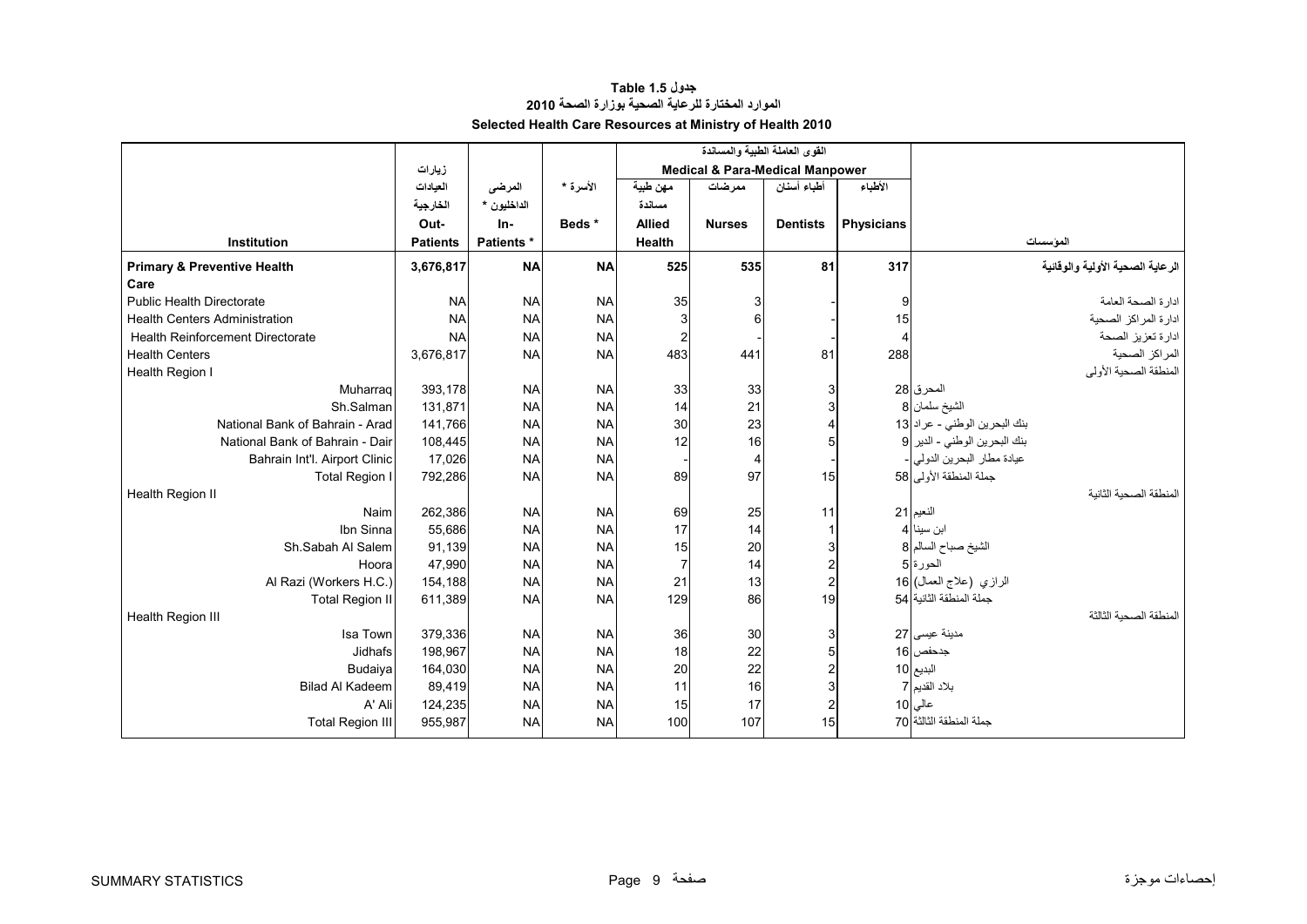### **الموارد المختارة للرعاية الصحية بوزارة الصحة <sup>2010</sup> (Cont'd) Table 1.5 جدول ) تابع(**

|                                           |                 |                   |           |                | القوى العاملة الطبية والمساندة             |                 |                   |                                               |
|-------------------------------------------|-----------------|-------------------|-----------|----------------|--------------------------------------------|-----------------|-------------------|-----------------------------------------------|
|                                           | زيارات          |                   |           |                | <b>Medical &amp; Para-Medical Manpower</b> |                 |                   |                                               |
|                                           | العيادات        | المرضى            | الأسرة *  | مهن طبية       | ممر ضات                                    | أطباء أسنان     | الأطباء           |                                               |
|                                           | الخارجية        | الداخليون *       |           | مساندة         |                                            |                 |                   |                                               |
|                                           | Out-            | In-               | Beds*     | <b>Allied</b>  | <b>Nurses</b>                              | <b>Dentists</b> | <b>Physicians</b> |                                               |
| <b>Institution</b>                        | <b>Patients</b> | <b>Patients *</b> |           | Health         |                                            |                 |                   | المؤسسات                                      |
| Health Region IV                          |                 |                   |           |                |                                            |                 |                   | المنطقة الصحبة الر ابعة                       |
| Sitra                                     | 236,141         | <b>NA</b>         | <b>NA</b> | 21             | 21                                         |                 |                   | سترة 16                                       |
| Hamad Kanoo                               | 335,937         | <b>NA</b>         | <b>NA</b> | 32             | 30                                         |                 |                   | حمد كانو 25                                   |
| East Riffa                                | 129.671         | <b>NA</b>         | <b>NA</b> | 15             | 19                                         |                 |                   | الرفاع الشرقي 11                              |
| Ahmed Ali Kanoo                           | 59,214          | <b>NA</b>         | <b>NA</b> | 31             | 16                                         |                 |                   | أحمد على كانو 7                               |
| <b>Total Region IV</b>                    | 760,963         | <b>NA</b>         | <b>NA</b> | 99             | 86                                         | 21              |                   | جملة المنطقة الرابعة 59                       |
| Health Region V                           |                 |                   |           |                |                                            |                 |                   | لمنطقة الصحية الخامسة                         |
| Hamad Town                                | 156,963         | <b>NA</b>         | <b>NA</b> | 19             | 18                                         |                 |                   | مدبنة حمد 10                                  |
| Mohammed Jassim Kanoo                     | 267,328         | <b>NA</b>         | <b>NA</b> | 28             | 23                                         |                 |                   | محمد جاسم كانو 21                             |
| Kuwait                                    | 104,073         | <b>NA</b>         | <b>NA</b> | 16             | 16                                         |                 |                   | الكويت  7                                     |
| Zallag                                    | 23,289          | <b>NA</b>         | <b>NA</b> | $\overline{c}$ | 5                                          |                 |                   | الزلاق 3                                      |
| Jaw & Asker Clinic                        | 4,539           | <b>NA</b>         | <b>NA</b> | $\mathbf{1}$   | 3                                          |                 |                   | عيادة جو وعسكر 6                              |
| <b>Total Region V</b>                     | 556,192         | <b>NA</b>         | <b>NA</b> | 66             | 65                                         | 11              |                   | حملة المنطقة الخامسة 47                       |
|                                           |                 |                   |           |                |                                            |                 |                   |                                               |
| <b>School Health Program</b>              | <b>NA</b>       | <b>NA</b>         | <b>NA</b> | $\mathbf{2}$   | 85                                         | <b>NA</b>       | 1                 | برنامج الصحة المدرسية                         |
| <b>Secondary Health Care (Hospitals)</b>  | 623,383         | 51,541            | 1,368     | 596            | 2,343                                      | 10              | 764               | الرعاية الصحية الثانوية (المستشفيات)          |
| Salmaniya Medical Complex *               | 589,787         | 44,982            | 894       | 552            | 1,788                                      | 10              | 712               | مجمع السلمانية الطبي *                        |
| Psychiatric Hospital                      | 33,596          | 975               | 226       | 21             | 257                                        | <b>NA</b>       | 51                | مستشفى الطب النفسى                            |
| Geriatric Hospital & Long Stay Wards*     | <b>NA</b>       | 146               | 115       |                | 88                                         |                 |                   | مستشفى رعاية المسنين وأجنحة الإقامة الطويلة * |
| Ebrahim K. Kanoo Community Medical Center | <b>NA</b>       | 247               | 33        | 8              | 39                                         | <b>NA</b>       |                   | مركز إبراهيم خليل كانو الصحى الاجتماعي        |
| <b>Maternity Hospitals</b>                | <b>NA</b>       | 5,191             | 100       | 15             | 171                                        | <b>NA</b>       |                   | مستشفيات الو لادة                             |
| Jidhafs Hospital                          | <b>NA</b>       | 4,056             | 66        | 8              | 116                                        | <b>NA</b>       |                   | مستشفى جدحفص ا-                               |
| Muharraq Hospital                         | <b>NA</b>       | 1,090             | 30        |                | 42                                         | <b>NA</b>       |                   | مستشفى المحرق -                               |
| Sitra Hospital                            | <b>NA</b>       | 30                | 2         |                | $\overline{4}$                             | <b>NA</b>       |                   | مستشفى سترة -                                 |
| West Region Hospital                      | <b>NA</b>       | 15                |           |                | 9                                          | <b>NA</b>       |                   | مستشفى المنطقة الغربية <mark> </mark> -       |
| <b>Medical Commission</b>                 | <b>NA</b>       | <b>NA</b>         | <b>NA</b> | <b>NA</b>      |                                            | <b>NA</b>       | 4                 | اللجان الطبية                                 |
| <b>Training Directorate</b>               | <b>NA</b>       | <b>NA</b>         | <b>NA</b> |                |                                            | 30              | 78                | إدارة التدريب                                 |
| <b>Overseas Treatment</b>                 | <b>NA</b>       | <b>NA</b>         | <b>NA</b> |                |                                            |                 |                   | العلاج بالخارج                                |
| <b>Medical Review</b>                     | <b>NA</b>       | <b>NA</b>         | <b>NA</b> |                |                                            |                 |                   | المراجعة الطبية                               |
| <b>College of Health Sciences</b>         | <b>NA</b>       | <b>NA</b>         | <b>NA</b> |                |                                            |                 |                   | كلية العلوم الصحية                            |
| <b>Licensing and Registration</b>         | <b>NA</b>       | <b>NA</b>         | <b>NA</b> |                |                                            |                 | 8                 | الترخيص والتسجيل                              |
| <b>Directorate of Pharmacy</b>            | <b>NA</b>       | <b>NA</b>         | <b>NA</b> | 16             |                                            |                 |                   | إدارة الصيدلة                                 |
| <b>Others</b>                             | <b>NA</b>       | <b>NA</b>         | <b>NA</b> | $\overline{7}$ |                                            |                 |                   | أخرى                                          |
|                                           |                 |                   |           |                |                                            |                 |                   | الجملة                                        |
| <b>Total</b>                              | 4,300,200       | 51,541            | 1,368     | 1,148          | 2,880                                      | 122             | 1,178             |                                               |

\* Refer to conventions used in the report. . التقرير في المستخدمة االصطالحات انظر\*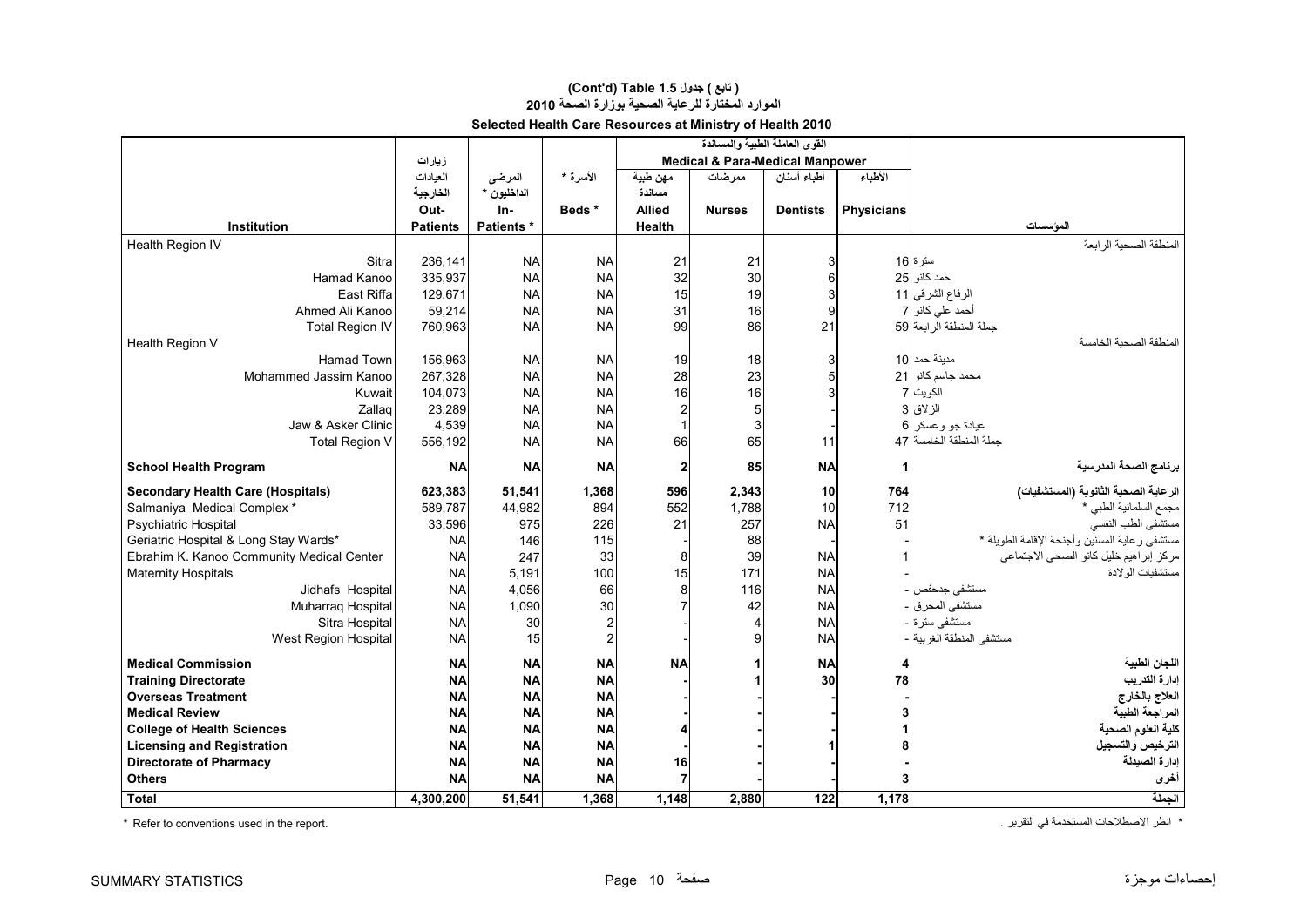### **رسم بياني 1.2 Figure زيارات العيادات الخارجية حسب المؤسسات الصحية <sup>2010</sup> Out-Patient Visits by Health Institutions 2010**

<span id="page-11-0"></span>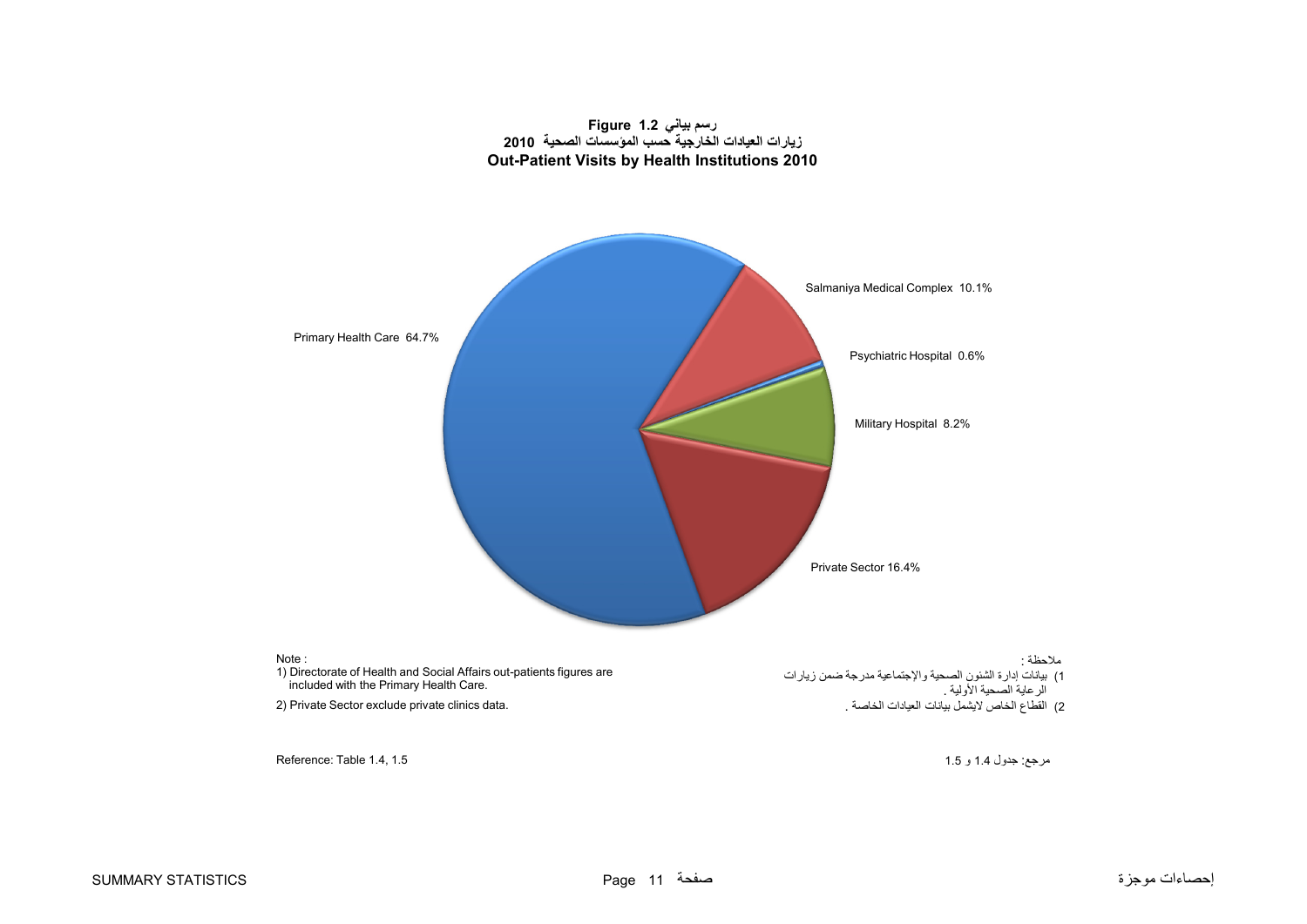**جدول 1.6 Table** الأسباب العشرة الرنيسية للخروج (أحياء و أموات) حسب التشخيص الرنيسي و نوع المستشفى والجنسية والنوع 2010 **The Top Ten Leading Discharges (Alive and Dead) by Principal Diagnosis, Type of Hospital, Nationality and Sex 2010** 

<span id="page-12-0"></span>

| الأجمالي     | <b>Total</b>   |        |          |              | Non-Bahraini الجملة |           |                         |                | Bahraini غیر بحرینی |        |                         | بحرينى | نوع            |                                                                  | رمز           |
|--------------|----------------|--------|----------|--------------|---------------------|-----------|-------------------------|----------------|---------------------|--------|-------------------------|--------|----------------|------------------------------------------------------------------|---------------|
| العام        | Female         |        | Male أنش |              | Female ذکر          |           | Male أنش                |                | Female أذكر         |        | Male أنش                | ذكر    | المستشفى       |                                                                  | التصنيف       |
| Grand        | ميت            | حي     | میت      | حى           | ميت                 | حى        | میت                     | حى             | میت                 | حى     | میت                     | حي     | Type of        | التشخيص الرئيسى                                                  | <b>ICD-10</b> |
| Total        | Dead           | Alive  | Dead     | Alive        | <b>Dead</b>         | Alive     | <b>Dead</b>             | Alive          | <b>Dead</b>         | Alive  | <b>Dead</b>             | Alive  | Hospital       | <b>Principal Diagnosis</b>                                       | Code          |
| 20,170       |                | 20,168 |          |              |                     | 5,851     |                         |                | $\mathcal{P}$       | 14,317 |                         |        | Government     | الحمل والولادة والنفاس                                           | O00-O99       |
| 1,525        |                | 1,525  |          |              |                     | 516       |                         |                |                     | 1,009  |                         |        | Private        | Pregnancy, childbirth and the puerperium                         |               |
| 21,695       | $\overline{2}$ | 21,693 |          |              |                     | 6,367     |                         |                |                     | 15,326 |                         |        | <b>Total</b>   |                                                                  |               |
| 6,092        | 12             | 2,282  |          | 3,792        |                     | 147       |                         | 98             | 11                  | 2,135  | 6                       | 3,694  | Government     | أمراض الدم وأعضاء تكوين الدم واضطرابات معينة تكتنف أجهزة المناعة | D50-D89       |
| 60           |                | 39     |          | 21           |                     |           |                         | $\overline{2}$ |                     | 32     |                         | 19     | Private        | Diseases of the blood and blood-forming organs and               |               |
| 6,152        | 12             | 2,321  | 6        | 3,813        |                     | 154       |                         | 100            | 11                  | 2,167  | 6                       | 3,713  | <b>Total</b>   | certain disorders involving the immune mechanism                 |               |
| 5,556        | 76             | 2,396  | 67       | 3,017        |                     | 385       | 3                       | 619            | 72                  | 2,011  | 64                      | 2,398  | Government     | أمراض الجهاز التنفسي                                             | J00-J99       |
| 579          |                | 252    |          | 327          |                     | 83        |                         | 104            |                     | 169    |                         | 223    | Private        | Diseases of the respiratory system                               |               |
| 6,135        | 76             | 2,648  | 67       | 3,344        |                     | 468       |                         | 723            | 72                  | 2,180  | 64                      | 2,621  | <b>Total</b>   |                                                                  |               |
| 4,838        | 17             | 1,925  | 27       | 2,869        | $\overline{2}$      | 393       | 3                       | 962            | 15                  | 1,532  | 24                      | 1,907  | Government     | أمراض الجهاز الهضمى                                              | K00-K99       |
| 554          |                | 249    |          | 303          |                     | 100       |                         | 142            |                     | 149    |                         | 161    | Private        | Diseases of the digestive system                                 |               |
| 5,392        | 18             | 2,174  | 28       | 3,172        | 3 <sup>1</sup>      | 493       |                         | 1,104          | 15                  | 1,681  | 24                      | 2,068  | <b>Total</b>   |                                                                  |               |
| 4,897        | 134            | 1,541  | 195      | 3,027        | 12                  | 235       | 46                      | 1,029          | 122                 | 1,306  | 149                     | 1,998  | Government     | أمراض الجهاز الدوري                                              | $100 - 199$   |
| 309          | $\overline{4}$ | 119    | 3        | 183          | $\overline{3}$      | 28        | $\overline{c}$          | 74             | $\overline{1}$      | 91     | $\overline{1}$          | 109    | Private        | Diseases of the circulatory system                               |               |
| 5,206        | 138            | 1,660  | 198      | 3,210        | 15                  | 263       | 48                      | 1,103          | 123                 | 1,397  | 150                     | 2,107  | <b>Total</b>   |                                                                  |               |
| 4,286        |                | 1,280  | 22       | 2,980        |                     | 282       | 12                      | 1,237          |                     | 998    | 10                      | 1,743  | Government     | الإصابات والتسممات وعواقب أخرى معينة للأسباب الخارجية            | S00-T98       |
| 503          |                | 100    |          | 403          |                     | 50        |                         | 290            |                     | 50     |                         | 113    | Private        | Injury, poisoning and certain other consequences                 |               |
| 4,789        |                | 1,380  | 22       | 3,383        | 2                   | 332       | 12                      | 1,527          | $\overline{2}$      | 1,048  | 10                      | 1,856  | <b>Total</b>   | of external causes                                               |               |
| 4,433        | 44             | 2,063  | 50       | 2,276        | 9                   | 612       | 9                       | 663            | 35                  | 1,451  | 41                      | 1,613  | Government     | حالات معينة تنشأ في فترة ما حول الولادة                          | P00-P99       |
| 88           |                | 42     |          | 46           |                     | 13        |                         | 16             |                     | 29     |                         | 30     | Private        | Certain conditions originating in the perinatal period           |               |
| 4,521        | 44             | 2,105  | 50       | 2,322        | $\mathbf{9}$<br>3   | 625       |                         | 679            | 35<br>17            | 1,480  | 41                      | 1,643  | <b>Total</b>   |                                                                  |               |
| 3,995        | 20             | 1,643  | 27       | 2,305        |                     | 312       |                         | 689            |                     | 1,331  | 22                      | 1,616  | Government     | الأعراض والعلامات والموجودات السريرية والمخبرية الشاذة التي      | R00-R99       |
| 222          | 20             | 100    | 27       | 122<br>2,427 | 3                   | 34<br>346 |                         | 56<br>745      | 17                  | 66     | 22                      | 66     | Private        | لم تصنف في مكان أخر<br>Symptoms, signs and abnormal clinical and |               |
| 4,217        |                | 1,743  |          |              |                     |           |                         |                |                     | 1,397  |                         | 1,682  | <b>Total</b>   | laboratory findings not elsewhere classified                     |               |
|              | 15             | 2,157  | 17       | 1,404        |                     | 400       |                         | 335            | 14                  | 1,757  | 16                      | 1,069  | Government     | أمراض الجهاز التناسلي البولبي                                    | N00-N99       |
| 3,593<br>506 |                | 282    |          | 224          |                     | 116       |                         | 98             |                     | 166    |                         | 126    | Private        | Diseases of the genitourinary system                             |               |
| 4,099        | 15             | 2,439  | 17       | 1,628        |                     | 516       |                         | 433            | 14                  | 1,923  | 16                      | 1,195  | <b>Total</b>   | with health services                                             |               |
| 1,928        |                | 1,061  |          | 867          |                     | 218       |                         | 150            |                     | 843    |                         | 717    | Government     | العوامل التي تؤثر في الحالة الصحية وفي الاتصال بالخدمات الصحية   | Z00-Z99       |
| 1,999        |                | 1,121  |          | 878          |                     | 491       |                         | 312            |                     | 630    |                         | 566    | Private        | Factors influencing health status and contact                    |               |
| 3,927        |                | 2,182  |          | 1,745        |                     | 709       |                         | 462            |                     | 1,473  |                         | 1,283  | <b>Total</b>   | with health services                                             |               |
| 59,788       | 324            | 36,516 | 411      | 22,537       | 34                  | 8,835     | 79                      | 5,782          | 290                 | 27,681 | 332                     | 16,755 | Government     |                                                                  |               |
| 6,345        |                | 3,829  |          | 2,507        |                     | 1,438     | $\overline{\mathbf{3}}$ | 1,094          |                     | 2,391  | $\overline{\mathbf{1}}$ | 1,413  | <b>Private</b> | Total<br>المجموع                                                 |               |
| 66,133       | 329            | 40,345 | 415      | 25,044       | 38                  | 10,273    | 82                      | 6,876          | 291                 | 30,072 | 333                     | 18,168 | <b>Total</b>   |                                                                  |               |
| 13,259       | 288            | 5,586  | 366      | 7,019        | 26                  | 841       | $\overline{51}$         | 1,540          | 262                 | 4,745  | 315                     | 5,479  | Government     |                                                                  |               |
| 1,708        | 8              | 806    | 3        | 891          | $\overline{2}$      | 325       |                         | 423            | 6                   | 481    | 3                       | 468    | <b>Private</b> | أخرى<br><b>Others</b>                                            |               |
| 14,967       | 296            | 6,392  | 369      | 7,910        | 28                  | 1,166     | 51                      | 1,963          | 268                 | 5,226  | 318                     | 5,947  | <b>Total</b>   |                                                                  |               |
| 73,047       | 612            | 42,102 | 777      | 29,556       | 60                  | 9,676     | 130                     | 7,322          | 552                 | 32,426 | 647                     | 22,234 | Government     |                                                                  |               |
| 8,053        | 13             | 4,635  |          | 3,398        | 6                   | 1,763     | 3                       | 1,517          | 7                   | 2,872  | 4                       | 1,881  | <b>Private</b> | الجملة الكلية<br><b>Grand Total</b>                              |               |
| 81,100       | 625            | 46,737 | 784      | 32,954       | 66                  | 11,439    | 133                     | 8,839          | 559                 | 35,298 | 651                     | 24,115 | <b>Total</b>   |                                                                  |               |

ملاحظة : البيانات توضح الخروج من جميع المستشفيات الحكومية وإثنان فقط من المستشفيات الخاصة . . . . Note: data showed discharges from all government hospitals and only two private Hospitals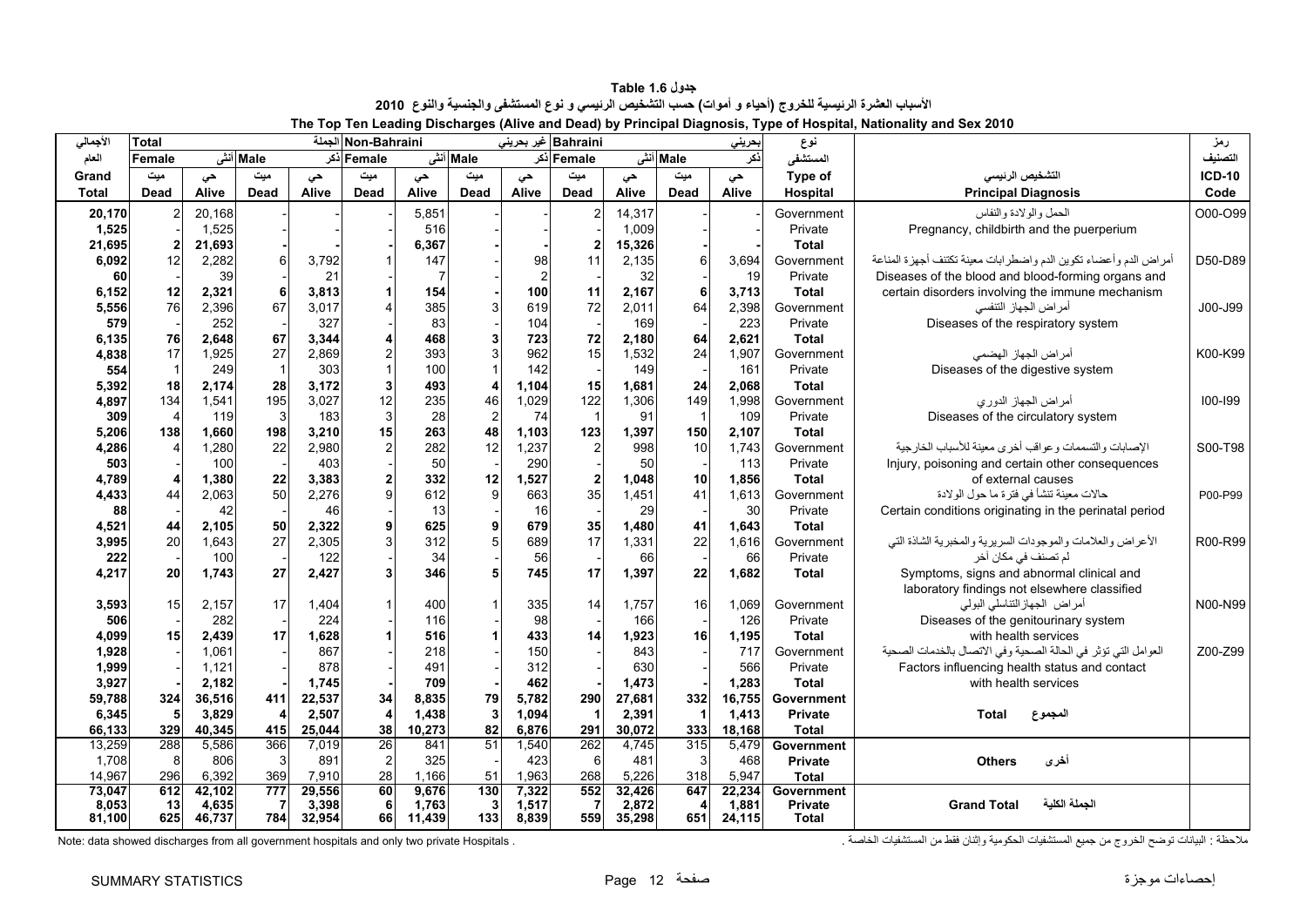### **جدول 1.7 Table اإلحصاءات الحيوية المبلغ عنھا 2006 - 2010 Vital Statistics Reported Data 2006 - 2010**

<span id="page-13-0"></span>

| <b>Indicator</b>                              | 2010**    | 2009  | 2008  | 2007  | 2006  | المؤشر                                                       |
|-----------------------------------------------|-----------|-------|-------|-------|-------|--------------------------------------------------------------|
| Crude birth rate/1000 population              | $\cdots$  | 15.0  | 15.3  | 15.4  | 20.2  | معدل المواليد  الخام لكل 1000 من السكان                      |
| Still birth rate/1000 births                  | $\cdots$  | 5.3   | 6.6   | 6.8   | 6.2   | معدل المواليد الموتبي لكل 1000 مولود                         |
| Premature birth rate/1000 live births         | $\cdots$  | 100.1 | 114.8 | 110.0 | 102.6 | معدل المواليد الخدج لكل 1000 مولود حي                        |
| Sex ratio at birth : Male / (per 100 Female)  | $\cdots$  | 105   | 104   | 104   | 103   | نسبة النوع عند الولادة : ذكر/ ( لكل 100 أنثى )               |
| Mean of life expectancy at birth              | 76.4      | 75.7  | 75.7  | 75.7  | 75.7  | متوسط توقع الحياة عند الميلاد                                |
| Perinatal mortality rate/1000 births          | $\cdots$  | 7.3   | 8.8   | 10.1  | 8.5   | معدل وفيات الأجنة حول الولادة لكل 1000 مولود                 |
| Neonatal mortality rate/1000 live births      | $\cdots$  | 3.2   | 3.1   | 4.9   | 3.7   | معدل وفيات الأجنة المبكرة لكل 1000 مولود حي                  |
| Postneonatal mortality rate/1000 live births  | $\cdots$  | 4.1   | 4.4   | 3.4   | 3.9   | معدل وفيات الأجنة المتأخرة لكل 1000 مولود حي                 |
| Infant mortality rate/1000 live births        | $\cdots$  | 7.2   | 7.5   | 8.3   | 7.6   | معدل وفيات الرضع لكل 1000 مولود حي                           |
| Under 5 yrs mortality/1000 live births        | $\cdots$  | 8.6   | 9.4   | 10.3  | 10.1  | معدل وفيات الأطفال أقل من 5 سنوات لكل 1000 مولود حي          |
| Under 5 yrs mortality/1000 child<5yrs old     | $\cdots$  | 1.8   | 2.0   | 2.2   | 2.4   | معدل وفيات الأطفال أقل من 5 سنوات لكل ألف طفل أقل من 5 سنوات |
| Maternal mortality rate/100,000 live births * | $\ddotsc$ | 16.9  | 17.7  | 18.8  | 13.3  | معدل وفيات الأمومة لكل 100,000 مولود حي *                    |
| Crude death rate/1000 population              |           | 2.0   | 2.2   | 2.2   | 3.1   | معدل الو فيات الخام لكل 1000 من السكان                       |
|                                               |           |       |       |       |       |                                                              |

\*\* Refer to conventions used in the report. . . . . . انظر الاصطلاحات المستخدمة في التقرير في التقرير في التقر

b) Deaths include some visitors .

\* تم تسجيل حالة وفاة في الخارج في عام 2009 . . 2009 in abroad died reported case One\*

ملاحظة : أ) جميع البيانات لا تشمل المواليد في الخارج .<br>المجمع البيانات المواطيد في الخارج .

ب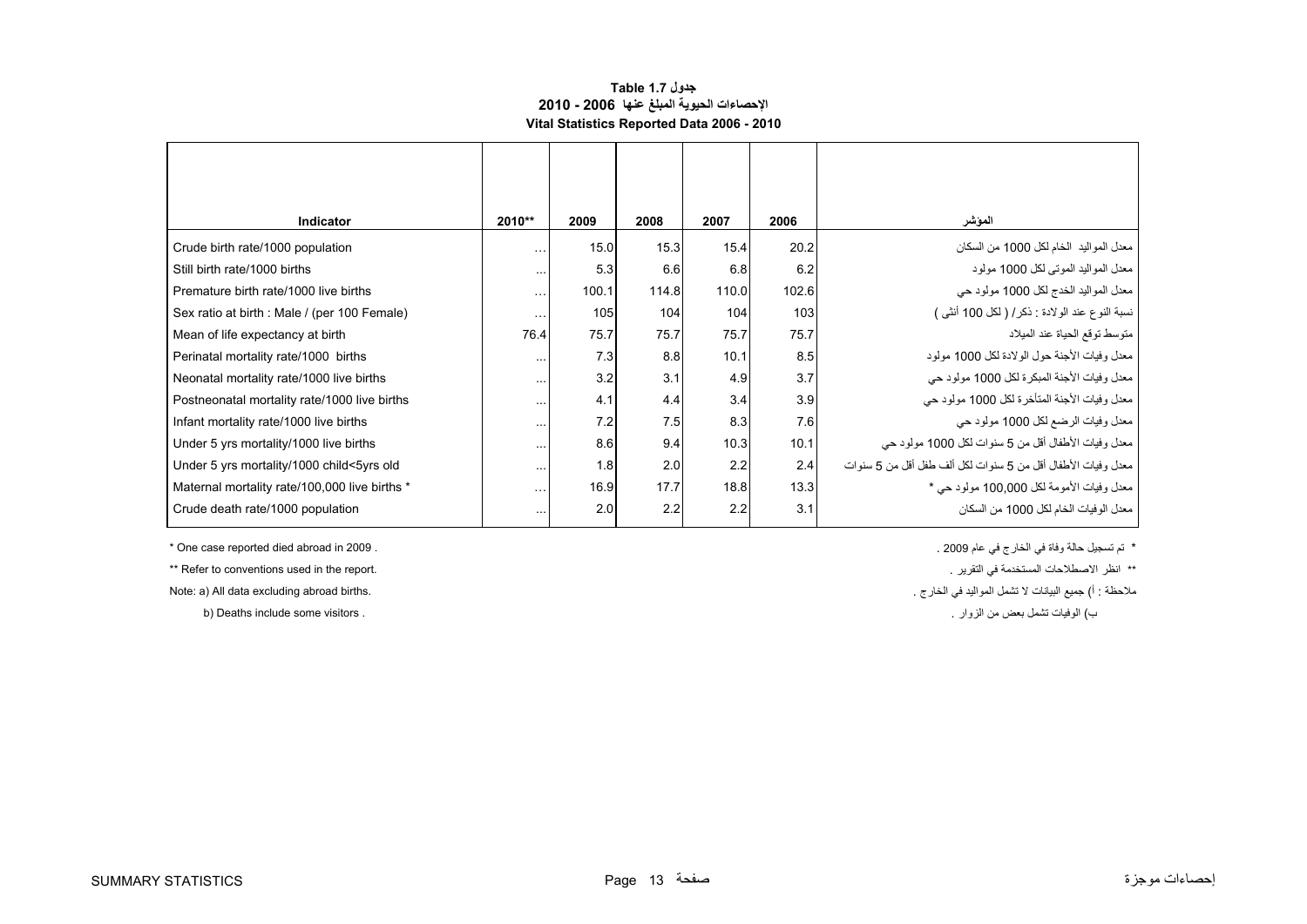| جدول Table 1.8                                                            |
|---------------------------------------------------------------------------|
| الإحصاءات الحيوية المسجلة والموشرات الديموغرافية 2006 - 2010              |
| <b>Registered Vital Statistics and Demographic Indicators 2006 - 2010</b> |

<span id="page-14-0"></span>

| Indicator                             | 2010 *               | 2009      | 2008      | 2007      | 2006          | الجنسية                       |                                       |
|---------------------------------------|----------------------|-----------|-----------|-----------|---------------|-------------------------------|---------------------------------------|
|                                       |                      |           |           |           |               | <b>Nationality</b>            | المؤشر                                |
| Population                            | 568,399              | 558,011   | 537,719   | 527,433   | 459,012 Bah   | بحريني                        | السكان                                |
|                                       | 666,172              | 620,404   | 568,790   | 511,864   |               | 283,549 Non-Bah<br>غیر بحرینی |                                       |
|                                       | 1,234,571            | 1,178,415 | 1,106,509 | 1,039,297 | 742,562 Total | الجملة                        |                                       |
| Live births by Father's Nationality   | $\cdots$             | 13,487    | 12,938    | 12,264    | 11,707 Bah    | بحريني                        | المو البد الأحباء حسب جنسبة الأب      |
|                                       | $\sim$ $\sim$ $\sim$ | 4,354     | 4,084     | 3,798     |               | 3,346 Non-Bah<br>غير بحريني   |                                       |
|                                       | $\cdots$             | 17,841    | 17,022    | 16,062    | 15,053 Total  | الجملة                        |                                       |
| Deaths (reported)                     | $\ddotsc$            | 1,887     | 1,906     | 1,774     | 1,805 Bah     | بحرينى                        | الوفيات ( المعلَّغ عنهم )             |
|                                       | $\ldots$             | 500       | 484       | 496       |               | 512 Non-Bah<br>غیر بحرینی     |                                       |
|                                       | $\cdots$             | 2,387     | 2,390     | 2,270     | 2,317 Total   | الجملة                        |                                       |
| Natural population increment          | $\ddotsc$            | 11,600    | 11,032    | 10,490    | 9,902 Bah     | بحريني                        | الزيادة الطبيعية في السكان            |
|                                       | $\cdots$             | 3,854     | 3,600     | 3,302     |               | 2,834 Non-Bah<br>غیر بحرینی   |                                       |
|                                       | $\cdots$             | 15,454    | 14,632    | 13,792    | 12,736 Total  | الجملة                        |                                       |
| Natural population increment rate per | $\cdots$             | 20.8      | 20.5      | 19.9      | $21.6$ Bah    | بحريني                        | معدل الزيادة الطبيعية للسكان لكل 1000 |
| 1000 Population                       | $\cdots$             | 6.2       | 6.3       | 6.5       |               | 10.0 Non-Bah<br>غير بحريني    | من السكان                             |
|                                       | $\cdots$             | 13.1      | 13.2      | 13.3      |               | الجملة<br>17.2 Total          |                                       |

\* Refer to conventions used in the report. . . . . . . انظر الاصطلاحات المستخدمة في التقرير "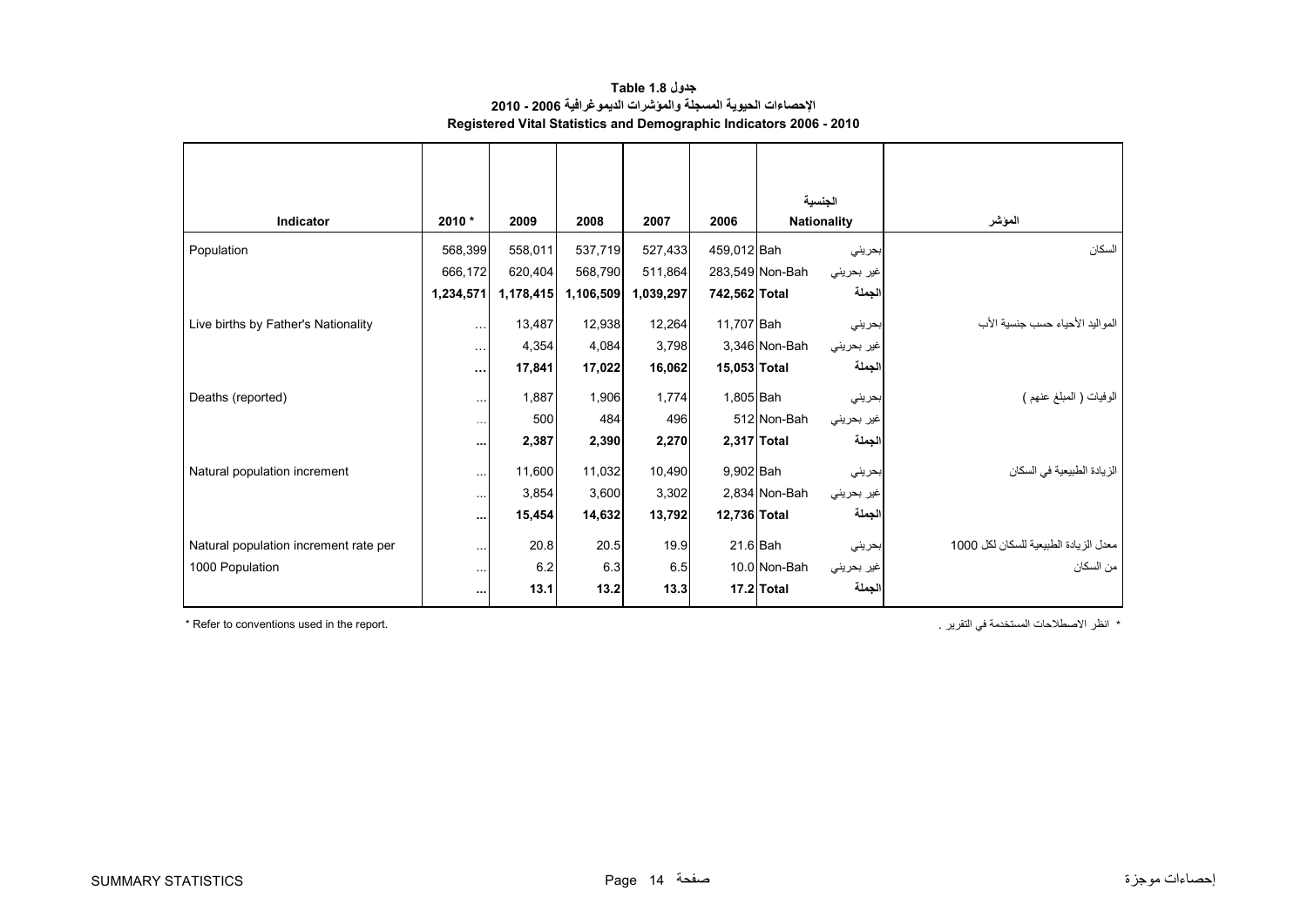### **اإلحصاءات الحيوية المسجلة والمؤشرات الديموغرافية 2006 - 2010 Registered Vital Statistics and Demographic Indicators 2006 - 2010 (Cont'd) Table 1.8 جدول ) تابع(**

|                                            |                      |      |      |      |      | الحنسبة            |            |                                            |
|--------------------------------------------|----------------------|------|------|------|------|--------------------|------------|--------------------------------------------|
| Indicator                                  | 2010 *               | 2009 | 2008 | 2007 | 2006 | <b>Nationality</b> |            | الموشر                                     |
| Crude birth rate per 1000 population       | $\sim$ $\sim$ $\sim$ | 24.2 | 24.1 | 24.1 |      | 25.5 Bah           | بحرينى     | معدل المواليد الخام لكل 1000 من السكان     |
|                                            | $\ddotsc$            | 7.0  | 7.2  | 7.2  |      | 11.8 Non-Bah       | غير بحريني |                                            |
|                                            |                      | 15.1 | 15.4 | 15.4 |      | 20.3 Total         | الجملة     |                                            |
|                                            | $\cdots$             |      |      |      |      |                    |            |                                            |
| Crude death rate per 1000 population       | $\cdots$             | 3.4  | 3.5  | 3.5  |      | $3.9$ Bah          | بحريني     | معدل الوفيات الخام لكل 1000 من السكان      |
|                                            | $\cdots$             | 0.8  | 0.9  | 0.9  |      | 1.8 Non-Bah        | غير بحريني |                                            |
|                                            | $\cdots$             | 2.0  | 2.2  | 2.2  |      | $3.1$ Total        | الجملة     |                                            |
| General fertility rate (Female 15-49)      | $\cdots$             | 81.0 | 80.4 | 78.0 |      | 86.6 Bah           | بحريني     | معدل الخصوبة العام ( الإناث 15-49 )        |
|                                            | $\ddotsc$            | 43.7 | 42.3 | 43.6 |      | 68.2 Non-Bah       | غير بحريني |                                            |
|                                            | $\cdots$             | 63.7 | 62.8 | 62.9 |      | 80.2 Total         | الجملة     |                                            |
| Total fertility rate per women             | $\ldots$             | 2.8  | 2.8  | 2.7  |      | $3.0$ Bah          | بحريني     | معدل الخصوبة الكلي للمرأة الواحدة          |
| (Female 15-49)                             | $\sim$ $\sim$        | 1.3  | 1.3  | 1.3  |      | 2.0 Non-Bah        | غير بحريني | ( الإناث 15-49 )                           |
|                                            | $\cdots$             | 2.0  | 1.9  | 2.0  |      | 2.5 Total          | الجملة     |                                            |
| Infant mortality rate per 1000 live births | $\cdots$             | 7.7  | 7.3  | 7.0  |      | $7.3$ Bah          | بحريني     | معدل وفيات الرضع لكل 1000 مولود حي         |
|                                            | $\cdots$             | 5.5  | 8.1  | 10.5 |      | 9.0 Non-Bah        | غير بحريني |                                            |
|                                            | $\cdots$             | 7.2  | 7.5  | 7.8  |      | 7.6 Total          | لجملة      |                                            |
|                                            |                      |      |      |      |      |                    |            |                                            |
| Sex ratio at birth (Male: 100 Female)      | $\sim$ $\sim$ $\sim$ | 104  | 104  | 104  |      | $104$ Bah          | بحريني     | نسبة النوع عند الولادة ( ذكر : 100 أنثـي ) |
|                                            | $\cdots$             | 103  | 105  | 103  |      | 102 Non-Bah        | غير بحريني |                                            |
|                                            | $\cdots$             | 104  | 104  | 103  |      | 103 Total          | الجملة     |                                            |

ملاحظة : هذه المعدلات تختلف عن معدلات المواليد المبلغ عنها المبلغ عنها المبلغ المعدالت المعدالت المعدالت المعد

\* Refer to conventions used in the report. . . . . . انظر الاصطلاحات المستخدمة في التقرير "Refer to conventions used in the report.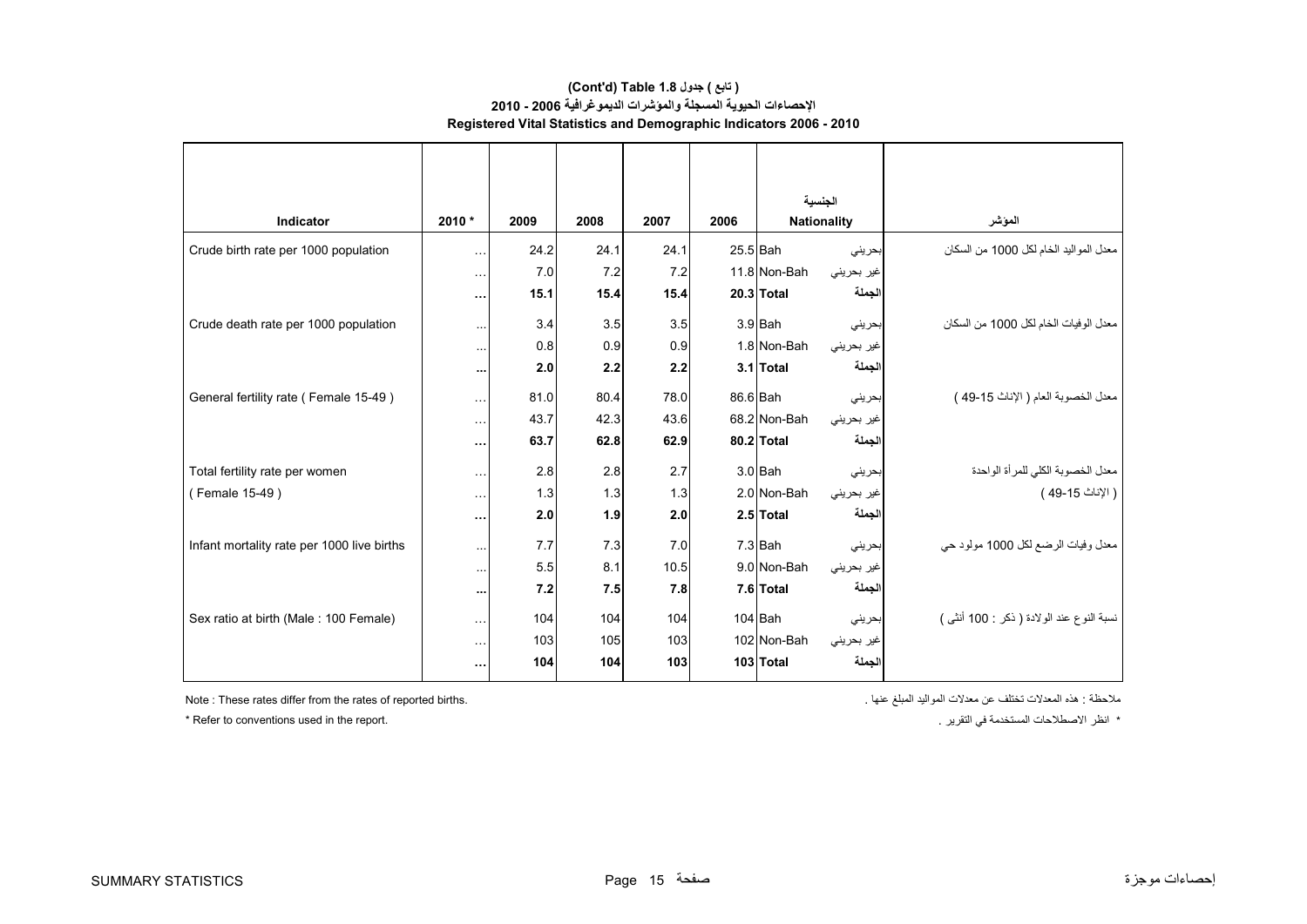### **رسم بياني 1.3 Figure األسباب العشرة الرئيسية للوفاة لجميع األعمار حسب التشخيص الرئيسي والنوع <sup>2009</sup> The Top Ten Leading Causes of Death by Principal Diagnosis and Sex 2009**

<span id="page-16-0"></span>

مرجع: جدول 3.22 3.22 Table :Reference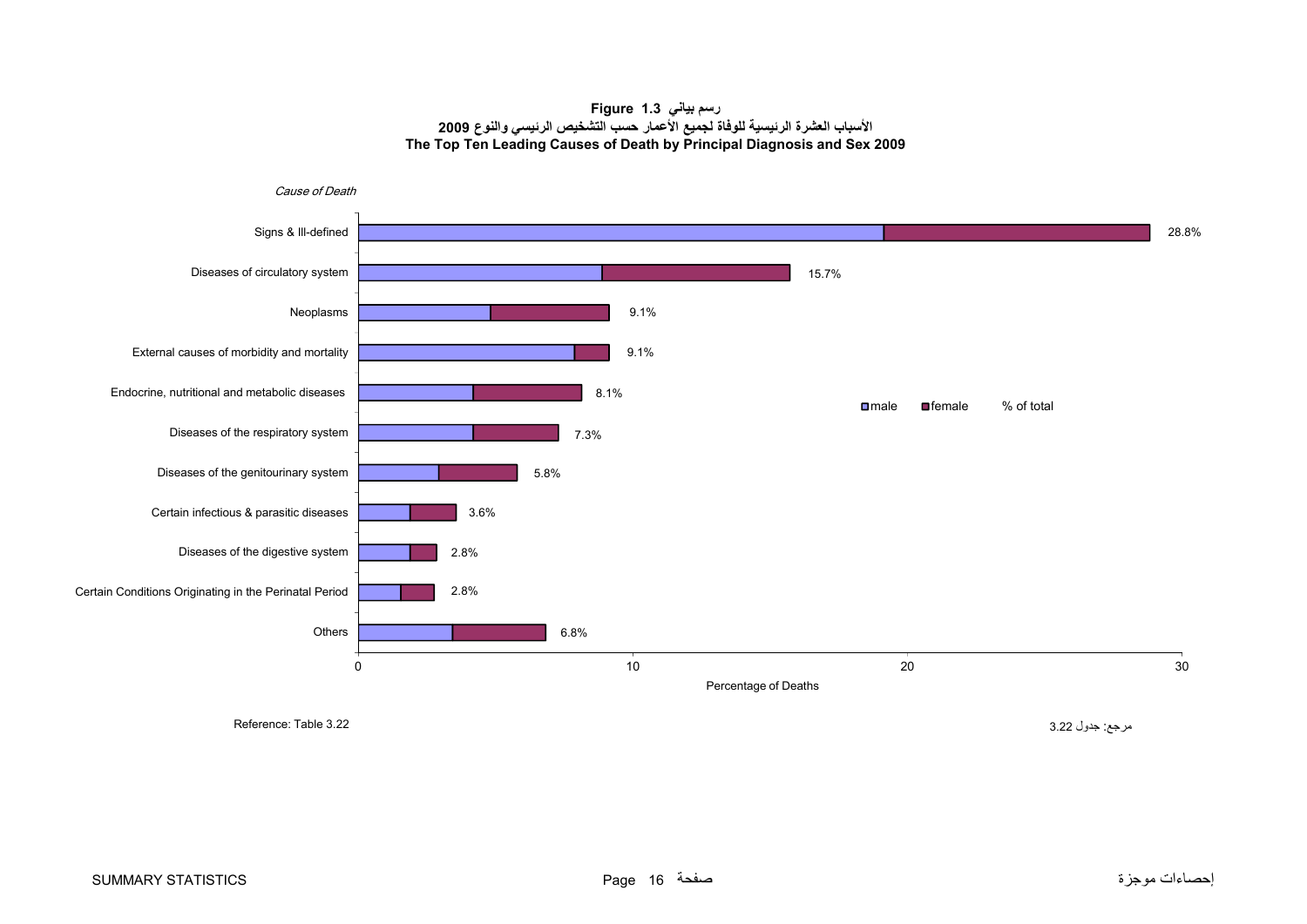**رسم بياني 1.4 Figure األسباب العشرة الرئيسية لوفيات األطفال الرضع ( أقل من سنة ) حسب التشخيص الرئيسي والجنسية والنوع <sup>2009</sup> Infant (less than 1 year) Top Ten Leading Causes of Death by Principal Diagnosis, Nationality and Sex 2009**

<span id="page-17-0"></span>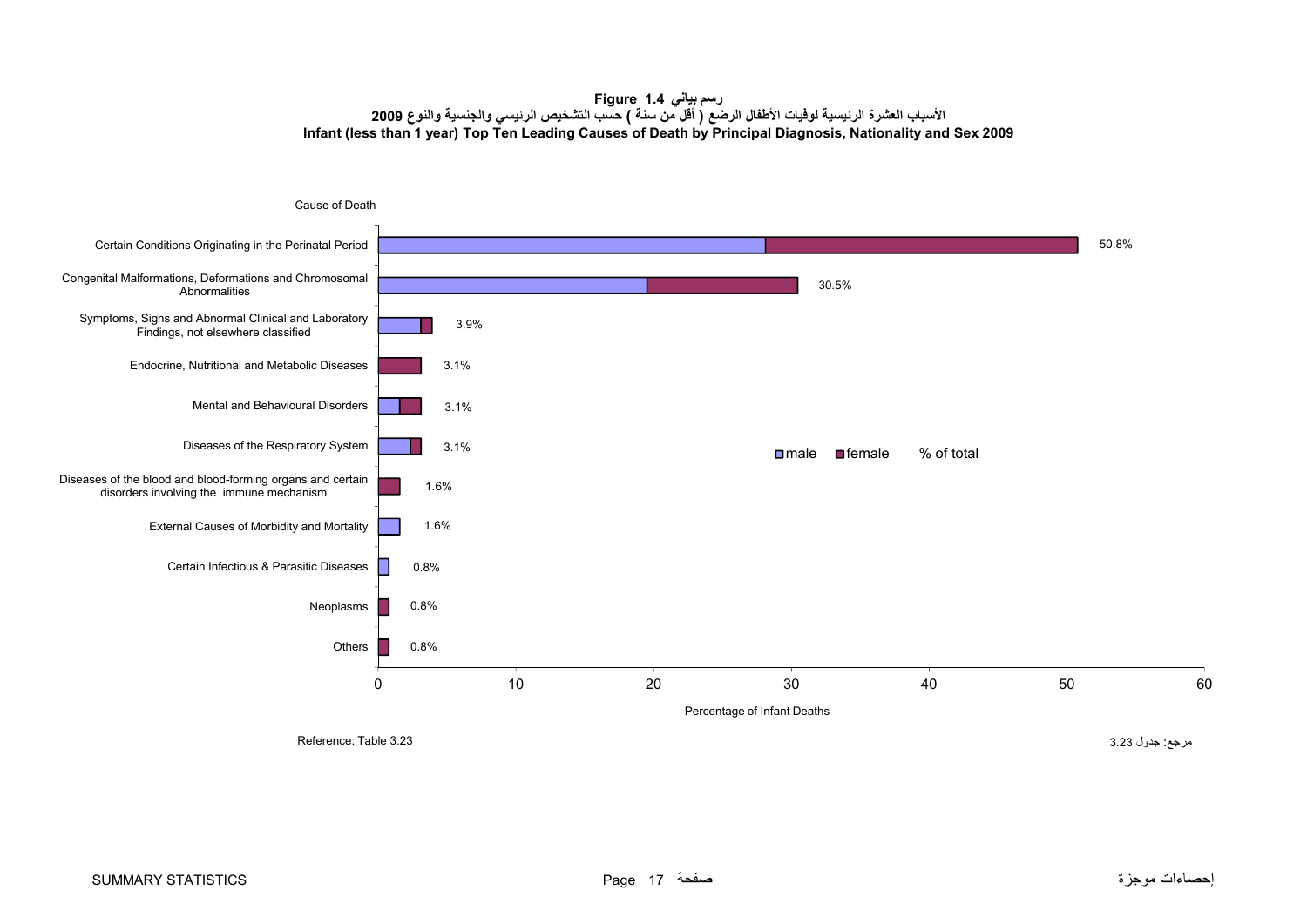### **جدول 1.9 Table نسبة التغطية بالرعاية الصحية األولية 2006 - 2010 Coverage with Primary Health Care 2006 - 2010**

| <b>Description</b>                                              | 2010 | 2009      | 2008      | 2007      | 2006 | البيان                                                                                           |  |
|-----------------------------------------------------------------|------|-----------|-----------|-----------|------|--------------------------------------------------------------------------------------------------|--|
| Population with access to local health services                 | 100  | 100       | 100       | 100       | 100  | السكان الذين تتوافر لهم الخدمات الصحية الأولية                                                   |  |
| Population with access to safe drinking water                   | 100  | 100       | 100       | 100       | 100  | السكان الذين تتوافر لهم المياه الصالحة للشرب                                                     |  |
| Population with adequate excreta disposal facilities            | 100  | 100       | 100       | 100       | 100  | السكان الذين تتوافر لهم مرافق كافية للتخلص من المفر غات                                          |  |
| Infants fully immunized with                                    |      |           |           |           |      | الأطفال الذين استكملو ا التطعيمات                                                                |  |
| DPT (Diphtheria, Tetanus, Pertussis)                            | 99.6 | 97.5      | 96.8      | 96.7      |      | الطعم الثلاثي (الدفتيريا ، التيتانوس ، السعال الديكي)  38.4                                      |  |
| Polio vaccine                                                   | 99.7 | 97.3      | 96.5      | 96.7      |      | شلل الأطفال 98.4                                                                                 |  |
| Hepatitis B (HB)                                                | 99.8 | 97.7      | 96.8      | 96.7      |      | التهاب الكبد الوبائي (ب) 98                                                                      |  |
| Haemophilus Influenza b (Hib)                                   | 99.7 | 96.9      | 96.8      | 96.7      |      | هيموفيلس الأنفلونزا (المستديمة النزلية ب) 98.4                                                   |  |
| BCG (Bacille Calmette-Guerin)                                   | 81.0 | 80.0      | 79.0      | 87.0      |      | لقاح الب <i>ي</i> س <i>ي جي</i> ضد السل <sup>1</sup>  83.2                                       |  |
| Hepatitis B Vaccine at birth (given withen 24 hrs of birth) $2$ | 96.4 | <b>NA</b> | <b>NA</b> | <b>NA</b> |      | الجرعة الأولى من تطعيم التهاب الكبد الوبائي (ب) ( يعطي خلال 24 ساعة من الولادة ) <sup>2</sup> NA |  |
| Children of age 1 year                                          |      |           |           |           |      | الأطفال 1 سنة                                                                                    |  |
| MMR1 (Mumps, Measles, Rubella)                                  | 100  | 99.8      | 99.9      | 100       |      | الجرعة الأولى من اللقاح الثلاثي (الحصبة ، الألمانية ، أبو كعب)  100                              |  |
| Children of age 6 years                                         |      |           |           |           |      | الأطفال 6 سنوات                                                                                  |  |
| MMR2 (Mumps, Measles, Rubella)                                  | 98   | 100       | 97        | 100       |      | الجرعة الثانية من اللقاح الثلاثي (الحصبة ، الألمانية ، أبو كعب) [99                              |  |
| Pregnant women given 2 doses or more of tetanus toxoid          | 59.4 | 34.9      | 31.4      | 39.6      | 44.3 | نسبة التغطية بجر عتين أو أكثر من لقاح التيتانوس للحوامل                                          |  |
| Pregnant women attended by trained personnel                    | 100  | 100       | 100       | 100       | 100  | الحوامل اللاتي يرعاهن عاملون صحيون مدربون                                                        |  |
| Women delivered by trained personnel                            | 99.3 | 99.5      | 99.4      | 99.4      | 99.4 | الولادات التي يحضر ها عاملون صحيون مدربون                                                        |  |
| Infants attended by trained personnel                           | 99.8 | 97.8      | 97.4      | 97.4      | 98.7 | الرضع الذين يرعاهم عاملون صحيون مدربون                                                           |  |
| Child Protection at Birth                                       | 91.2 | 94.2      | 99.4      | 96.0      | 93.0 | نسبة الأطفال المحصنين عند الولادة ضد التيتانوس                                                   |  |

 $<sup>1</sup>$  BCG vaccine is given only for infants of non-Bahraini mothers from endemic countries.</sup>

<sup>1</sup> التطعيم بلقاح (بي سي جي<br><sup>2</sup> تطعيم التهاب الكبد الوبائي

<sup>2</sup> Hepatitis B for newborns of HBsAg positive mothers or unknown HBsAg status .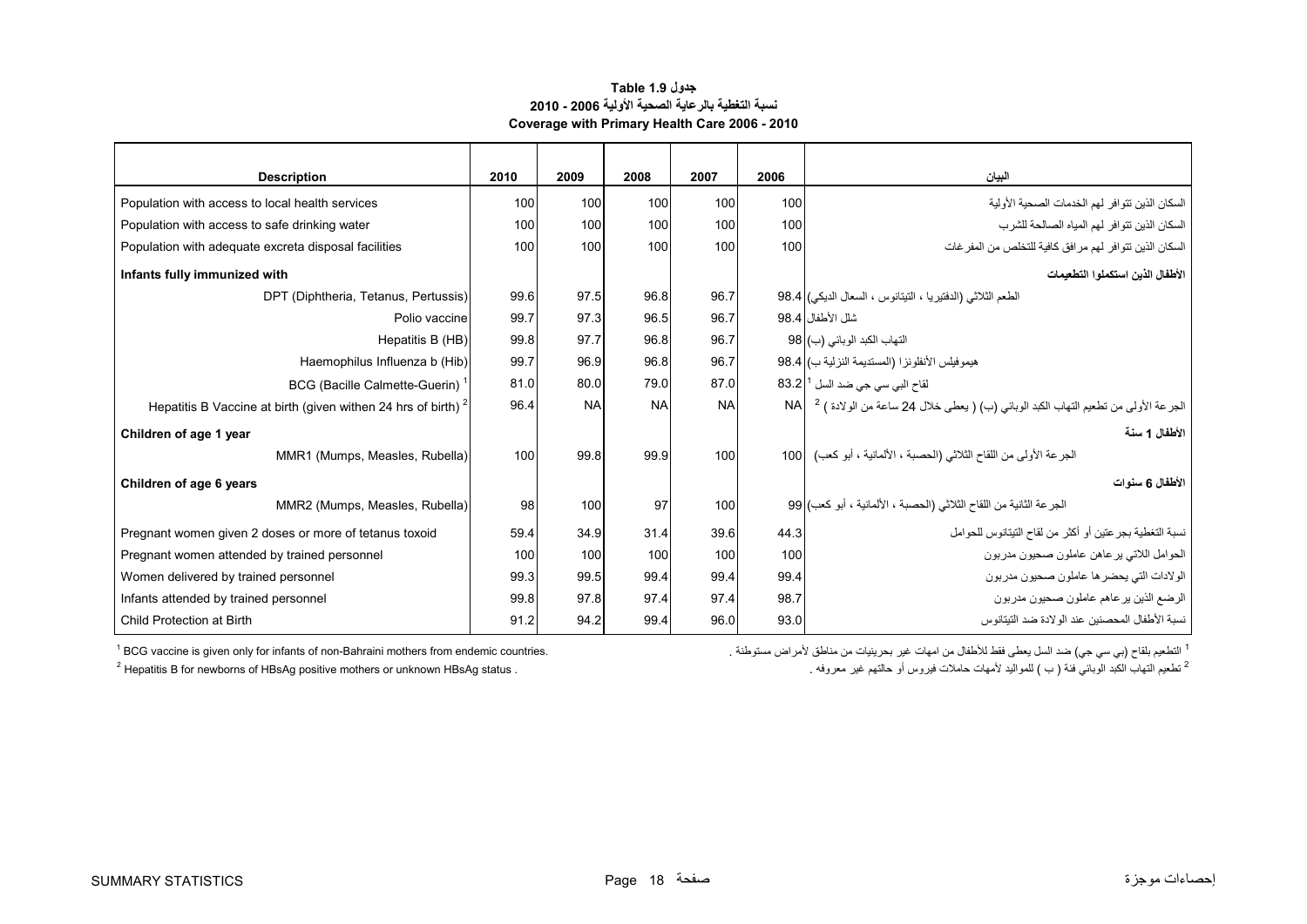<span id="page-19-0"></span>

|                                               |                |      |                |      |                |                                         | رمز<br>التصنيف<br><b>ICD-10</b> |
|-----------------------------------------------|----------------|------|----------------|------|----------------|-----------------------------------------|---------------------------------|
| <b>Disease</b>                                | 2010           | 2009 | 2008           | 2007 | 2006           | المرض                                   | Code                            |
| Cholera                                       |                |      |                |      | $\overline{2}$ | الكوليرا                                | A00                             |
| Malaria (P.falciparum)                        |                |      | 5 <sub>l</sub> |      | 11             | البرداء المنجلية                        | <b>B50</b>                      |
| Malaria (P.vivax)                             | 83             | 103  | 86             | 92   | 57             | البرداء النشيطة                         | <b>B51</b>                      |
| Malaria Mixed                                 |                |      |                |      | $\overline{2}$ | البرداء الوبالية                        | <b>B52</b>                      |
| Poliomyelitis                                 |                |      |                |      |                | شلل الأطفال                             | A80                             |
| Measles                                       | $\overline{2}$ | 3    | $\overline{2}$ |      | 3              | الحصبة                                  | <b>B05</b>                      |
| Pulmonary TB *                                | 148            | 209  | 201            | 180  | 170            | التدرن الرئوي *                         | A15-A16                         |
| Diphtheria                                    |                |      |                |      |                | الخناق (الدفتيريا)                      | A36                             |
| Non-neonatal tetanus                          |                |      |                |      |                | الكزاز الغير وليدي                      | A34-A35                         |
| Neonatal tetanus                              |                |      |                |      |                | الكزاز الوليدي                          | A33                             |
| <b>AIDS</b>                                   |                |      | 6              |      | 3              | عوز المناعة المكتسبة                    | B20-B24                         |
| Meningococcal menigitis                       |                |      |                |      |                | خمج المكورات السحائية                   | A39.0                           |
| Other and unspecified predominantly sexually  | 155            | 472  | 349            | 84   | 149            | أمراض أخرى وغير محددة تنتقل في غالبيتها | A63-A64                         |
| transmitted diseases not elsewhere classified |                |      |                |      |                | عن طريق الجنس لم تصنف في مكان آخر       |                                 |

**جدول 1.10 Table مؤشرات المراضة المختارة ( األمراض المعدية المبلغ عنھا ) 2006 - 2010 Selected Morbidity Indicators (Reported Communicable Diseases) 2006 - 2010**

 $*$  Bahraini & Non-Bahraini were included, non-Bahraini repatriated after

\* يتضمن البحرينيين والأجانب ، الأجانب يتم ترحيلهم بعد تلقيهم العلاج

receiving the required treatment according to national policy. . الوطنية للتدابير ًطبقا المناسب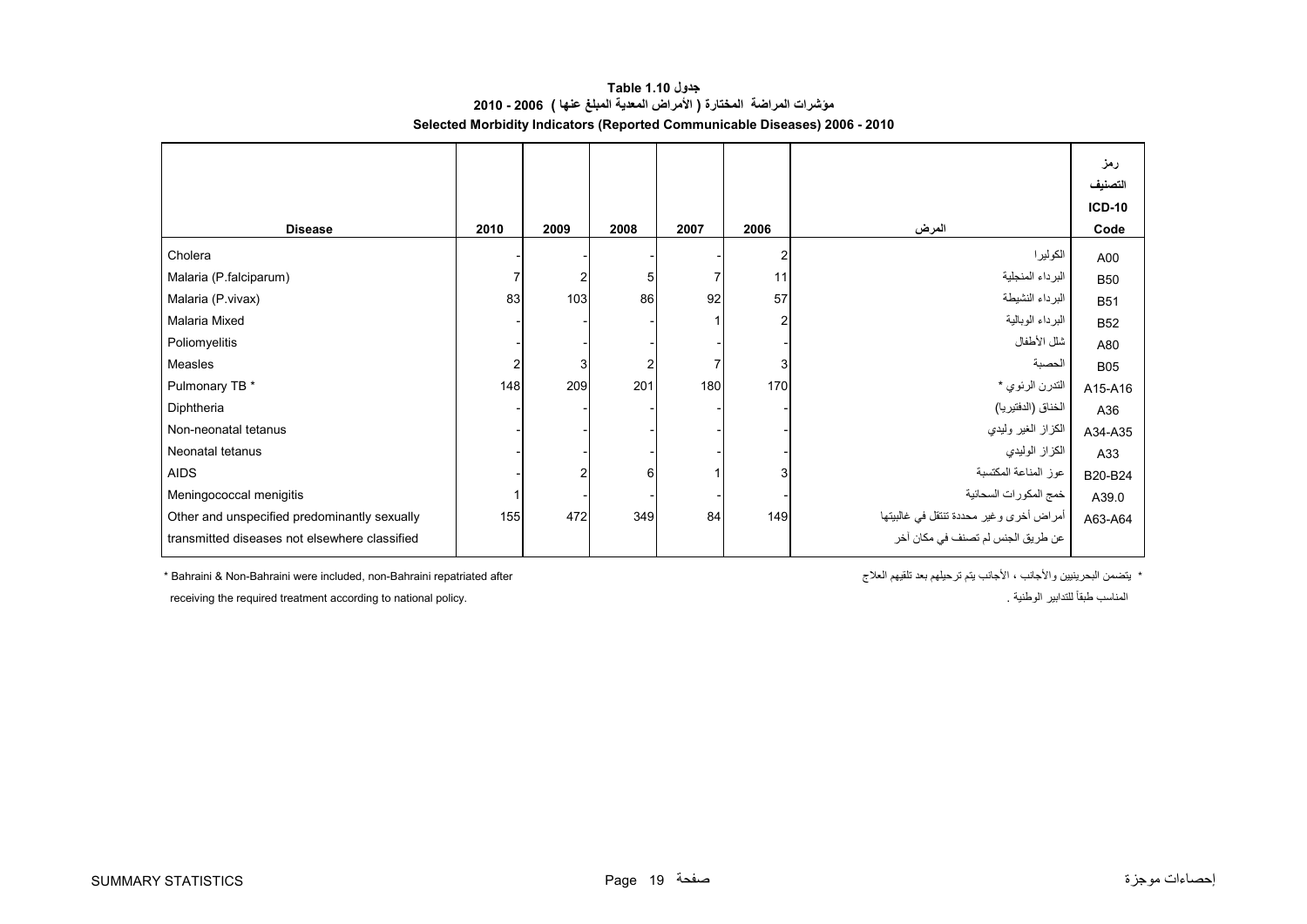### **جدول 1.11 Table مؤشرات الصحة للجميع 2006 - 2010 Health For All Indicators 2006 - 2010**

<span id="page-20-0"></span>

| 2010                                                                                                                                                                              | 2009                                                                                                                                                             | 2008 | 2007 | 2006 | الموشرات<br><b>Indicators</b>                                                                                                                                                                                                                             |  |  |  |  |
|-----------------------------------------------------------------------------------------------------------------------------------------------------------------------------------|------------------------------------------------------------------------------------------------------------------------------------------------------------------|------|------|------|-----------------------------------------------------------------------------------------------------------------------------------------------------------------------------------------------------------------------------------------------------------|--|--|--|--|
| تبنت البحرين سياسة الصحة للجميع منذ عام 1979<br>Bahrain committed to the Health for All since 1979                                                                                |                                                                                                                                                                  |      |      |      | عدد الدول المؤيدة لسياسة الصحة للجميع وجعلها من ضمن سياستها وفي أعلى المستويات<br>Number of countries in which health for all is continuing to<br>receive endorsement as policy at the highest level                                                      |  |  |  |  |
| التقرير السنوى من دائر ة التثقيف الصحى يوضح مشاركة<br>المجتمع في المجال الصحي<br>Annual Report from Health Education provides details of<br>community involvement in health care. |                                                                                                                                                                  |      |      |      | عدد الدول التي من ضمن آليتها اشر اك المجتمع في تنفيذ استر اتيجياتها و أصبحت تعمل بصور ة فعالة<br>Number of countries in which mechanisms for involving people in the implementation of strategies<br>are fully functioning or are being further developed |  |  |  |  |
| الرعاية الصحية الأولية مناحة لجميع المواطنين مجانا بالأضافة الى<br>سهو لة الوصو ل اليها في أقل من ساعة<br>Provided free for nationals, available within 1 hour's walk or travel   |                                                                                                                                                                  |      |      |      | عدد الدول التي يتم فيها توزيع موارد خدمات الرعاية الصحية الأولية بانصاف<br>Number of countries in which resourses for primary health care are<br>becoming more equitably distributed                                                                      |  |  |  |  |
|                                                                                                                                                                                   | البحر بن تساهم مع منظمة الصحة العالمية و  لا تستلم أي مساعدات دو لية<br>Bahrain contributes to and benefits from WHO membership it<br>receives no 'aid' as such. |      |      |      | المساعدات الدولية ( المستلمة أو المدفوعة ) للخدمات الصحية<br>Amount of international aid received or given for health                                                                                                                                     |  |  |  |  |
| $\sim$ $\sim$ $\sim$                                                                                                                                                              | 5.3                                                                                                                                                              | 3.7  | 3.8  | 3.8  | نسبة المصر وفات على الصحة من اجمالي الدخل القومي بالاسعار الجارية *<br>Percentage of gross national product (GNP) (GNI) spent on health *                                                                                                                 |  |  |  |  |
| 24.3                                                                                                                                                                              | 24.3                                                                                                                                                             | 25.6 | 25.1 | 24.4 | نسبة الأنفاق الصحي الوطني على خدمات الر عاية الصحية الاولية ( وزارة الصحة )<br>Percentage of the national health expenditure devoted to local health services<br>(Primary Health Care) - Ministry of Health                                               |  |  |  |  |
| 100                                                                                                                                                                               | 100                                                                                                                                                              | 100  | 100  | 100  | نسبة السكان المتاح لهم خدمات ر عاية صحية أولية وتتوفر  لهم على الأقل الخدمات التالية :<br>Percentage of the population covered by primary health care with at least the following:                                                                        |  |  |  |  |
| 100                                                                                                                                                                               | 100                                                                                                                                                              | 100  | 100  | 100  | المياه النقية ومر افق الصر ف الصحى المناسبة في المناز ل<br>Safe water in the home or with reasonable access and adequate excreta-disposal<br>facilities avaliable                                                                                         |  |  |  |  |

\* Source: Ministry of Finance . . المالية وزارة : المصدر\*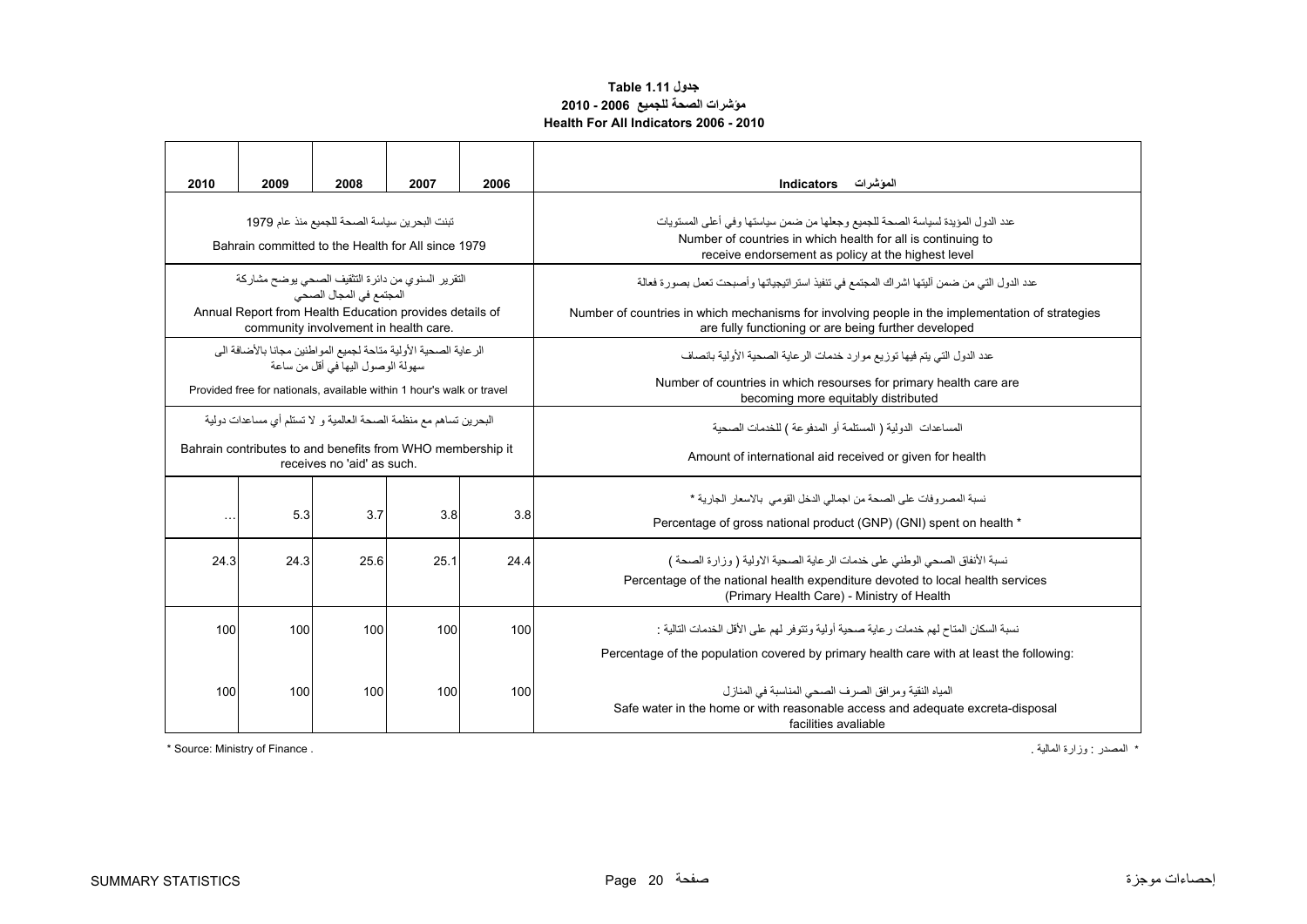### **Health For All Indicators 2006 - 2010مؤشرات الصحة للجميع 2006 - 2010 (Cont'd) Table 1.11 جدول ) تابع(**

| 2010 **                 | 2009                 | 2008     | 2007      | 2006                 | <b>Indicators</b><br>الموشرات                                                                                                                                                                                  |  |
|-------------------------|----------------------|----------|-----------|----------------------|----------------------------------------------------------------------------------------------------------------------------------------------------------------------------------------------------------------|--|
|                         |                      |          |           |                      | نسبة التغطبة بالتطعيمات ضد :                                                                                                                                                                                   |  |
|                         |                      |          |           |                      | Immunization coverage against :                                                                                                                                                                                |  |
| 99.6                    | 97.5                 | 96.8     | 96.7      | 98.4                 | الدفتيريا والتتانوس والسعال الديكي<br>DPT (Diphtheria, Tetanus, Pertussis)                                                                                                                                     |  |
| 100.0                   | 99.8                 | 99.9     | 100       | 100                  | الجرعة الأولى من اللقاح الثلاثي ( الحصبة ، الحصبة الالمانية ، أبوكعب)  MMR1) Mumps, Measles,Rubella)                                                                                                           |  |
| 98                      | 100                  | 97.0     | 100       | 99.0                 | الجرعة الثانية من اللقاح الثلاثي ( الحصبة ، الحصبة الالمانية ، أبوكعب)  MMR2) Mumps, Measles,Rubella)                                                                                                          |  |
| 99.7                    | 97.3                 | 96.5     | 96.7      | 98.4                 | شلل الأطفال<br>Poliomyelities                                                                                                                                                                                  |  |
| 81.0                    | 80.0                 | 79.0     | 87.0      | 83.2                 | BCG <sup>(1)</sup><br>لقاح البي سي جي ضد السل <sup>(1)</sup>                                                                                                                                                   |  |
| 100                     | 100                  | 100      | 100       | 100                  | توفر الخدمات الصحية الأولية وسهولة الوصول اليها في أقل من ساعة بالأضافة لتوفر العقاقير اللازمة<br>Acces to local health servies, including availability of essential drugs, within<br>one hours walk or travel |  |
|                         |                      |          |           |                      | نسبة المنتفعين بخدمات رعاية الأمومة والطفولة تحت أشراف أيدى مدربة <sup>2</sup><br>Attendance by trained personnel for pregnancy and childbirth, and care for children<br>up to at least one year of age $^2$   |  |
| 99.3                    | 99.5                 | 99.4     | 99.4      | 99.4                 | الو لادات<br><b>Deliveries</b>                                                                                                                                                                                 |  |
| 99.8                    | 97.8                 | 97.4     | 97.4      | 98.7                 | الرضع<br>Infants                                                                                                                                                                                               |  |
| 53.4 $(3)$              | $\bar{\mathbf{r}}$ . | $\sim$   | $\ddotsc$ | $\ddotsc$            | نسبة النساء اللاتي في سن الإنجاب (15 - 49) ويستخدمن أحد طرق تنظيم الأسرة                                                                                                                                       |  |
|                         |                      |          |           |                      | Percentage of women of childbearing age (15 - 49) using family planning                                                                                                                                        |  |
| $\ddotsc$               | 90.3                 | 91.6     | 91.4      | 92.1                 | نسبة المواليد يوزن 2.500 جرام على الأقل عند الولادة ( بشمل المواليد الغير "معرفة اوز انهم")<br>Percentage of new-borns weighing at least 2,500 grams at birth (include undetermined)                           |  |
|                         |                      |          |           |                      | نسبة الأطفال دون الخامسة التي تتاسب أوز انهم إلى أعمار هم أو أوز انهم بالنسبة للطول<br>Percentage of children (under 5 yars) whose weight for age and/or weight-for-height are acceptable                      |  |
| $92.4\%$ <sup>(3)</sup> | $\sim$               | $\cdots$ |           | $\ddotsc$            | Weight for Age<br>الوزن الىي العمر                                                                                                                                                                             |  |
| 93.6% (3)               | $\cdots$             | $\ldots$ | $\ldots$  | $\ddot{\phantom{1}}$ | الوزن الىي الطول<br>Weight for Height                                                                                                                                                                          |  |
| 91.9% (3)               | $\ddotsc$            | $\ldots$ | $\sim$    | ä,                   | الطول البي العمر<br>Height for age                                                                                                                                                                             |  |

التطعيم بلقاح البي سي جي ضد السل يعطي فقط للأطفال من أمهات غير بحرينيات قدمن من مناطق لأمراض مستوطنة . .<br>التطعيم بلقاح البي سي جي ضد السل يعطي فقط للأطفال من أمهات غير بحرينيات قدمن من مناطق لأمراض مستوطنة . .

 $^2$  Data was reviewed and updated .  $^2$  - تم مراجعة وتعديل البيانات وتعديل البيانات وتعديل البيانات  $^2$ 

<sup>3</sup> Source: Multiple Indicators Cluster Survey 2000, Bahrain.

<sup>3</sup> المصدر : المسح العنقودي المتعدد المؤشرات 2000 ، البحرين .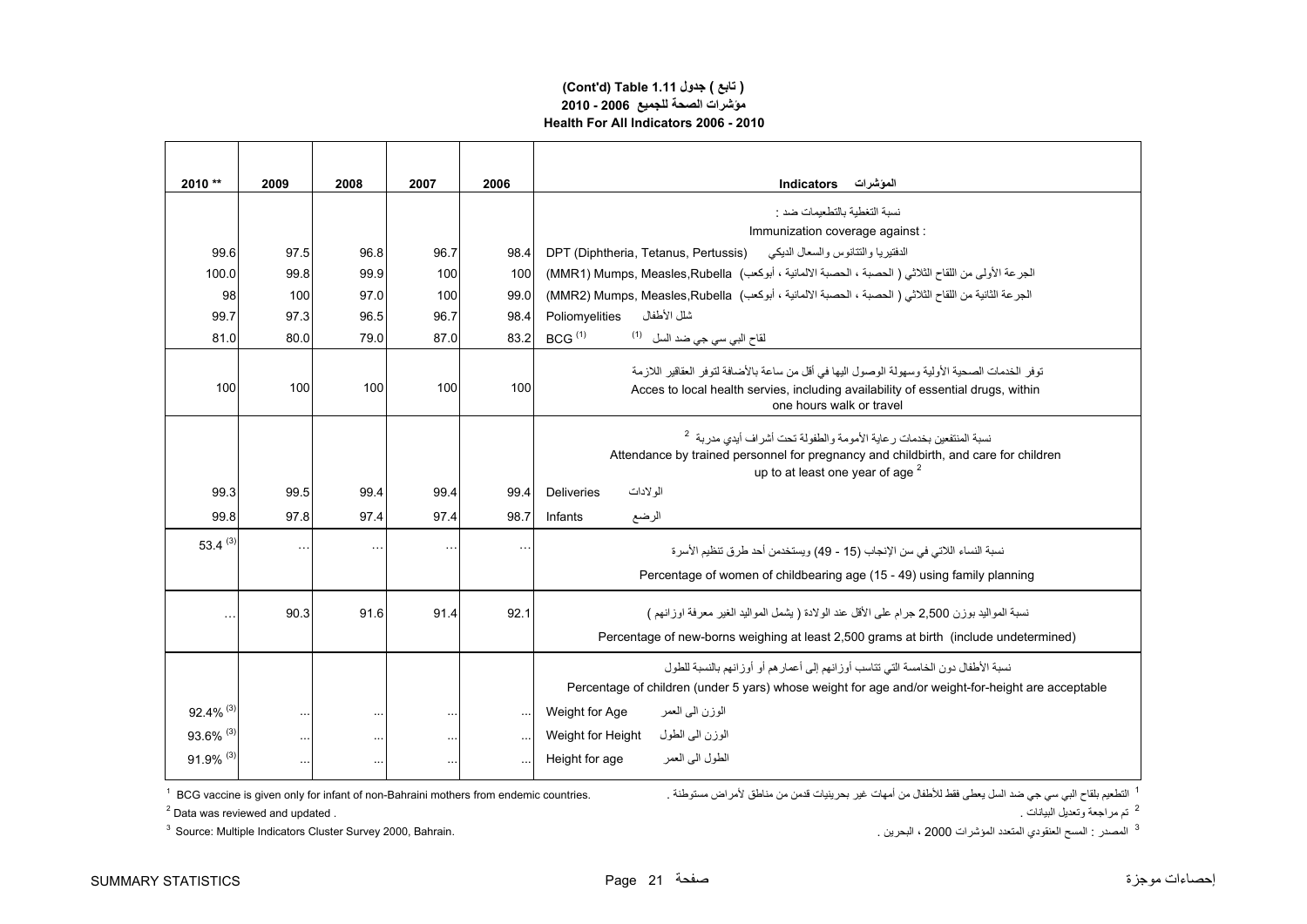### **(Cont'd) Table 1.11 جدول ) تابع( مؤشرات الصحة للجميع 2006 - 2010 Health For All Indicators 2006 - 2010**

| 2010 **   | 2009      | 2008      | 2007      | 2006      | الموشرات<br><b>Indicators</b>                                                                                 |  |  |  |  |  |
|-----------|-----------|-----------|-----------|-----------|---------------------------------------------------------------------------------------------------------------|--|--|--|--|--|
| $\ddotsc$ | 7.2       | 7.5       | 8.3       | 7.6       | معدل وفيات الأطفال الرضع لكل 1000 مولود حي                                                                    |  |  |  |  |  |
|           |           |           |           |           | Infant mortality rate per 1000 live births                                                                    |  |  |  |  |  |
|           | 16.9      | 17.7      | 18.8      | 13.3      | معدل وفيات الأمومة لكل 100,000 مولود حي                                                                       |  |  |  |  |  |
|           |           |           |           |           | Maternal mortality rate per 100,000 live births (MMR)                                                         |  |  |  |  |  |
|           |           |           |           |           | احتمالات الو فاة قبل سن الخامسة لكل 1000 طفل أقل من 5 سنو ات                                                  |  |  |  |  |  |
| $\ddotsc$ | 1.8       | 2.0       | 2.2       | 2.4       | Probability of dying before the age of 5 years per 1000 child <5 years old                                    |  |  |  |  |  |
|           | 8.6       | 9.4       | 10.3      | 10.1      | احتمالات الوفاة قبل سن الخامسة لكل 1000 مولود حي                                                              |  |  |  |  |  |
|           |           |           |           |           | Probability of dying before the age of 5 years per 1000 live birth                                            |  |  |  |  |  |
|           |           |           |           |           | منَّو سط العمر   المنوقع عند الميلاد حسب النو ع - جميع الفئات المعر وفة                                       |  |  |  |  |  |
|           |           |           |           |           | Life expectancy at birth by sex, in all identifiable subgroups                                                |  |  |  |  |  |
| 75.0      | 74.3      | 74.3      | 74.3      | 74.3      | ذكر<br>Male                                                                                                   |  |  |  |  |  |
| 78.3      | 77.5      | 77.5      | 77.5      | 77.5      | أنثى<br>Female                                                                                                |  |  |  |  |  |
| 76.4      | 75.7      | 75.7      | 75.7      | 75.7      | المتوسط<br>Mean                                                                                               |  |  |  |  |  |
|           |           |           |           |           | معدل التعليم بين البالغين حسب النو ع لجميع الفئات المعر و فة ( 15 سنة فاكثر  )                                |  |  |  |  |  |
|           |           |           |           |           | Adult literacy rate by sex in all identifiable sub groups (15 yrs+)                                           |  |  |  |  |  |
| 96.6%     | $\ldots$  | $\ddotsc$ | $\ddotsc$ | $\sim$ .  | بحريني (ذكر )<br>Bahraini (Male)                                                                              |  |  |  |  |  |
| 90.4%     | $\cdots$  | $\ddotsc$ | $\cdots$  | $\ddotsc$ | بحريني (انثي)<br>Bahraini (Female)                                                                            |  |  |  |  |  |
| 93.5%     | $\ddotsc$ | $\ddotsc$ | $\ddotsc$ |           | Bahraini (Both Sexes)<br>بحريني (كلا النوعين)                                                                 |  |  |  |  |  |
|           |           |           |           |           | مؤشرات الموارد المالية ( المبالغ بالدولار الأمريكي ، يعادل 0.376 دينار بحريني ) *                             |  |  |  |  |  |
|           |           |           |           |           | Financial resources indicators (US\$) US\$ = 0.376 B.D. *                                                     |  |  |  |  |  |
| 17,763.1  | 16.650.3  | 20,018.8  | 17,773.0  |           | متوسط نصبب الفرد من الناتج المحلي الاجمالي<br>16,504.1 Gross Domestic Product (GDP) per Capita                |  |  |  |  |  |
| 15,840.9  | 14,613.9  | 19,184.0  | 17,485.7  |           | 16,102.2 Gross National Disposable Income (GNP) per Capita<br>متوسط نصيب الفرد من الدخل القومي الإجمالي       |  |  |  |  |  |
| 14.511.1  | 13,433.5  | 17,580.4  | 16.059.0  |           | متوسط نصيب الفرد من إجمالي الدخل القومي المتاح<br>14,508.3 Gross National Disposable Income (GNDI) per Capita |  |  |  |  |  |
| 726.9     | 715.8     | 657.1     | 607.0     |           | نصيب الفر د من جملة المصر وفات العامة للدولة على الصحة<br>544.7 Total public expenditure on health per capita |  |  |  |  |  |
| 424.9     | 439.4     | 417.3     | 369.8     | 422.6     | نصيب الفرد من الميزانية السنوية لوزارة الصحة (تشمل المشاريع)                                                  |  |  |  |  |  |
|           |           |           |           |           | Annual budget of Ministry of Health per capita (include projects)                                             |  |  |  |  |  |

\* Source: Ministry of Finance & National Account Directorate القومية الحسابات وإدارة المالية وزارة : المصدر\*

( الجھاز المركزي للمعلومات واالتصاالت ) 2010 . 2010. (Organization Communication & Informatics Central (

\*\* Refer to conventions used in the report. . التقرير في المستخدمة االصطالحات انظر\*\*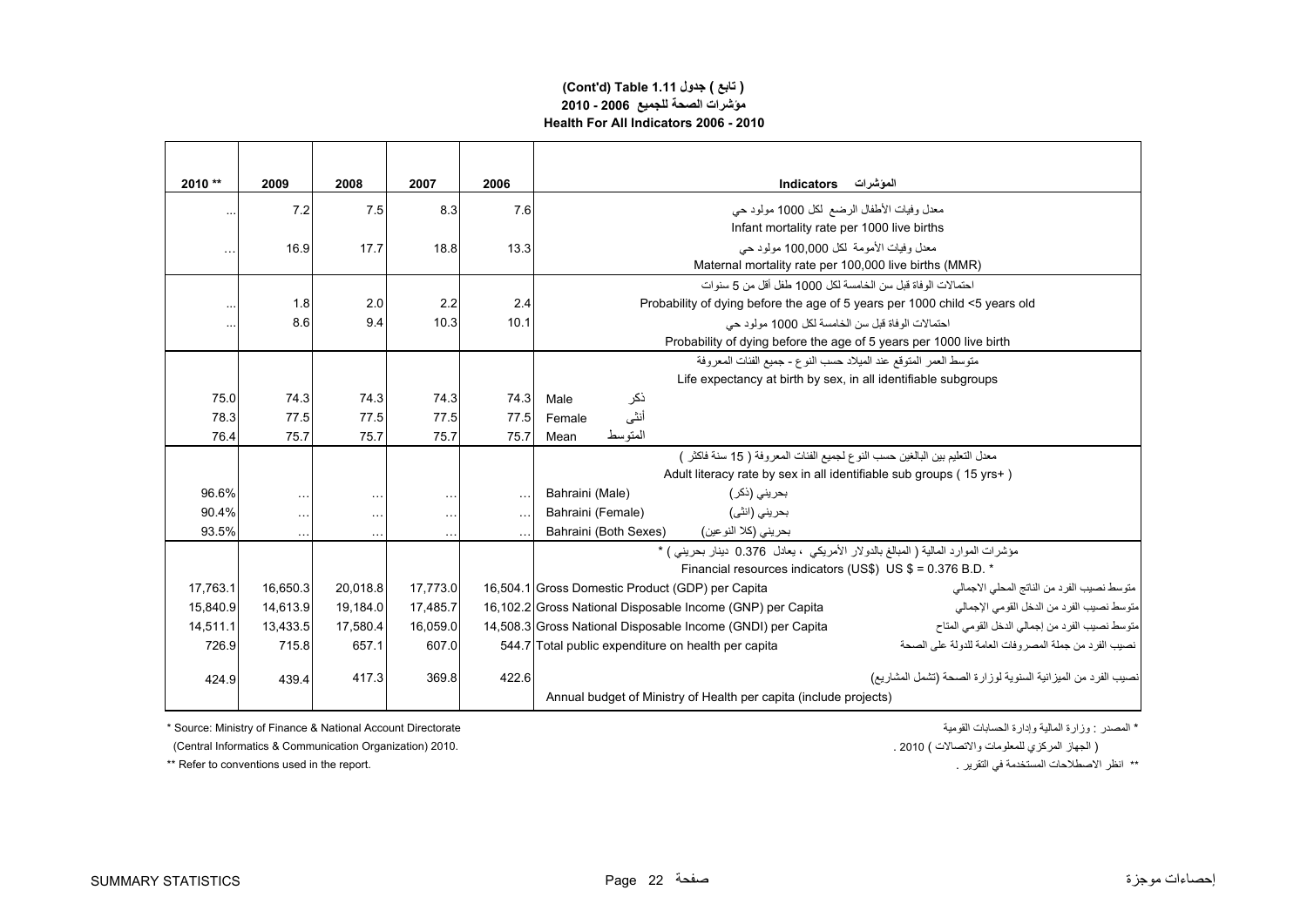| جدول Table 1.12                                               |
|---------------------------------------------------------------|
| مجموعة المرامي الإنمائية للألفية المتعلقة بالصحة  2006 - 2010 |
| Millennium Development Goals Related to Health 2006 - 2010    |

<span id="page-23-0"></span>

| 2010*<br>$7.6^{(1)}$ | 2009<br>$\sim$ $\sim$ $\sim$                                                                                                                                              | 2008<br>$\ddotsc$                     | 2007<br>$\sim$ $\sim$ $\sim$ | 2006<br>$\ldots$ | الموشر<br>Indicator<br>نسبة عدد الأطفال ناقصبي الوزن الذين يقل عمر هم عن خمس سنوات<br>Prevalence of underweight children under five years of age      | المرامى<br>Goals<br>القضاء على الفقر المدقع والجوع        |
|----------------------|---------------------------------------------------------------------------------------------------------------------------------------------------------------------------|---------------------------------------|------------------------------|------------------|-------------------------------------------------------------------------------------------------------------------------------------------------------|-----------------------------------------------------------|
|                      | لاتوجد فعلياً حالات معبرة إحصائياً لسكان لا يحصلون على<br>There are virtually no statistical cases of people who<br>do not receive the minimum daily calorie requirements | الكمية الكافية من السعر ات الحر ار ية |                              |                  | نسبة السكان الذين لا يحصلون على الحد الأدنى لاستهلاك الطاقة الغذائية<br>Proportion of population below minimum level of dietary<br>energy consumption | Eradicate extreme poverty and hunger                      |
| $\ddotsc$            | 8.6                                                                                                                                                                       | 9.4                                   | 10.3                         | 10.1             | معدل و فيات الأطفال دو ن سن الخامسة لكل 1000 مولو د حي<br>Under-five mortality rate per 1000 live births                                              | تخفيض معدل وفيات الأطفال<br><b>Reduce child mortality</b> |
| $\ddotsc$            | 7.2                                                                                                                                                                       | 7.5                                   | 8.3                          | 7.6              | معدل وفيات الرضع لكل 1000 مولود حي<br>Infant mortality rate per 1000 live births                                                                      |                                                           |
| 100                  | 99.8                                                                                                                                                                      | 99.9                                  | 100                          | 100              | نسبة الأطفال البالغين من العمر  سنة و احدة المحصنين ضد الحصبة<br>Proportion of one year old children immunized<br>against measles (MMR1)              |                                                           |
| $\sim$ $\sim$ $\sim$ | 16.9                                                                                                                                                                      | 17.7                                  | 18.8                         | 13.3             | معدل وفيات الأمهات لكل 100.000 مولود حي<br>Maternal mortality rate per 100,000 live births                                                            | تحسبن صحة الأمهات<br>Improve maternal health              |
| 99.3                 | 99.5                                                                                                                                                                      | 99.4                                  | 99.4                         | 99.4             | نسبة الولادات التي تتم تحت إشراف موظفي صحة متدر بين<br>Proportion of births attended by skilled health personnel                                      |                                                           |

1 المصدر : المسح العنقودي المتعدد المؤشرات 2000 ، البحرين .

 $<sup>1</sup>$  Source: Multiple Indicators Cluster Survey 2000, Bahrain.</sup>

\* Refer to conventions used in the report. . التقرير في المستخدمة االصطالحات انظر\*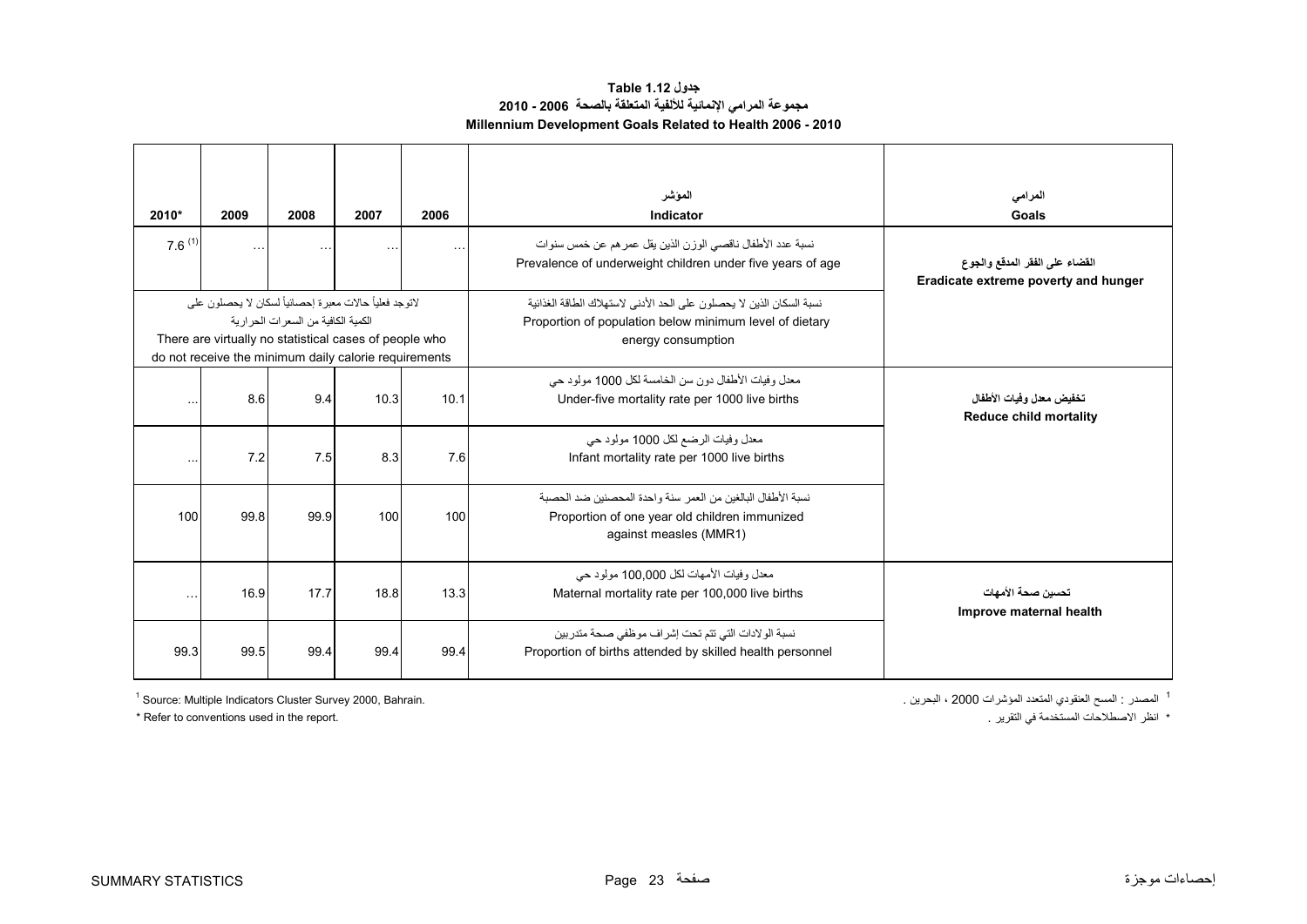### **(Cont'd) Table 1.12 جدول ) تابع( مجموعة المرامي اإلنمائية لأللفية المتعلقة بالصحة 2006 - 2010 Millennium Development Goals Related to Health 2006 - 2010**

| 2010                   | 2009        | 2008        | 2007        | 2006      | الموشر<br>Indicator                                                                                                                                                                                                                                       | المرامي<br>Goals                                                             |
|------------------------|-------------|-------------|-------------|-----------|-----------------------------------------------------------------------------------------------------------------------------------------------------------------------------------------------------------------------------------------------------------|------------------------------------------------------------------------------|
|                        |             |             |             |           | معدل انتشار فيروس العوز المناعي البشري لدى النساء الحوامل<br>اللائي نتراوح أعمار هن بين 15 و 24 عاماً<br>HIV prevalence among pregnant women aged 15 - 24 years                                                                                           | مكافحة فيروس العوز المناعي البشري ( الإيدز )<br>والملاريا وغيرهما من الأمراض |
| $9.6\%$ <sup>(1)</sup> |             |             | $\ddotsc$   |           | معدل انتشار استخدام الواقى الذكرى<br>Condom use rate of the contraceptive prevalence rate                                                                                                                                                                 | Combat HIV/AIDS, Malaria and<br>other diseases                               |
|                        |             |             |             |           | عدد الأطفال الأيتام بسبب فيروس العوز المناعي البشري / الإيدز<br>Number of children orphaned by HIV/AIDS                                                                                                                                                   |                                                                              |
| 7.3                    | 9.0         | 8.3         | 9.7         |           | معدلات الانتشار والوفيات المرتبطة بالملاريا المعدل لكل 100,000 من السكان<br>Prevalence and death rates associated with malaria,<br>Rate per 100,000 population<br>الإصابة Prevalence الإصابة<br>0.1 Death<br>الو فاة                                      |                                                                              |
| <b>NA</b>              | <b>NA</b>   | <b>NA</b>   | <b>NA</b>   | <b>NA</b> | نسبة السكان المقيمين في المناطق المعر ضنة لخطر  الملار يا الذين يتخذون<br>تدابير فعالة للوقاية من الملار يا و علاجها<br>Proportion of population in malaria-risk areas using effective<br>malaria prevention and treatment measures                       |                                                                              |
| 12.0<br>0.6            | 17.7<br>0.3 | 18.2<br>0.5 | 17.3<br>0.6 |           | معدلات الانتشار والوفيات المرتبطة بالسل الرئوي <sup>2</sup><br>المعدل لكل 100.000 من السكان<br>Prevalence and death rates associated with Tuberculosis <sup>2</sup><br>Rate per 100,000 population<br>الإصابة Prevalence الإصابة<br>$0.3$ Death<br>الوفاة |                                                                              |
| 68                     | 77          | 49          | 13          | 12        | عدد حالات السل التي اكتشفت وتم شفاؤها في إطار نظام العلاج<br>لفتر ة قصير ة تحت المر اقبة المباشر ة <sup>3</sup><br>Proportion of tuberculosis cases detected and cured under<br>DOTS (Directly Observed Treatment Short-course) <sup>3</sup>              |                                                                              |

 $1$  Source: Family Health Survey 1995.

<sup>2</sup> Bahraini and non-Bahraini.

 $^3$  Bahraini only, non-Bahraini repatriated after receiving the required treatment according to national policy. البحريينيين فقط ، الأجانب يتم ترحيلهم بعد تلقيهم العلاج المناسب طبقاً للتدابير الوطنية .

<sup>1</sup> المصدر : مسح صحة الأسرة 1995 .

<sup>2</sup> البحريينيين والأجانب <sub>.</sub>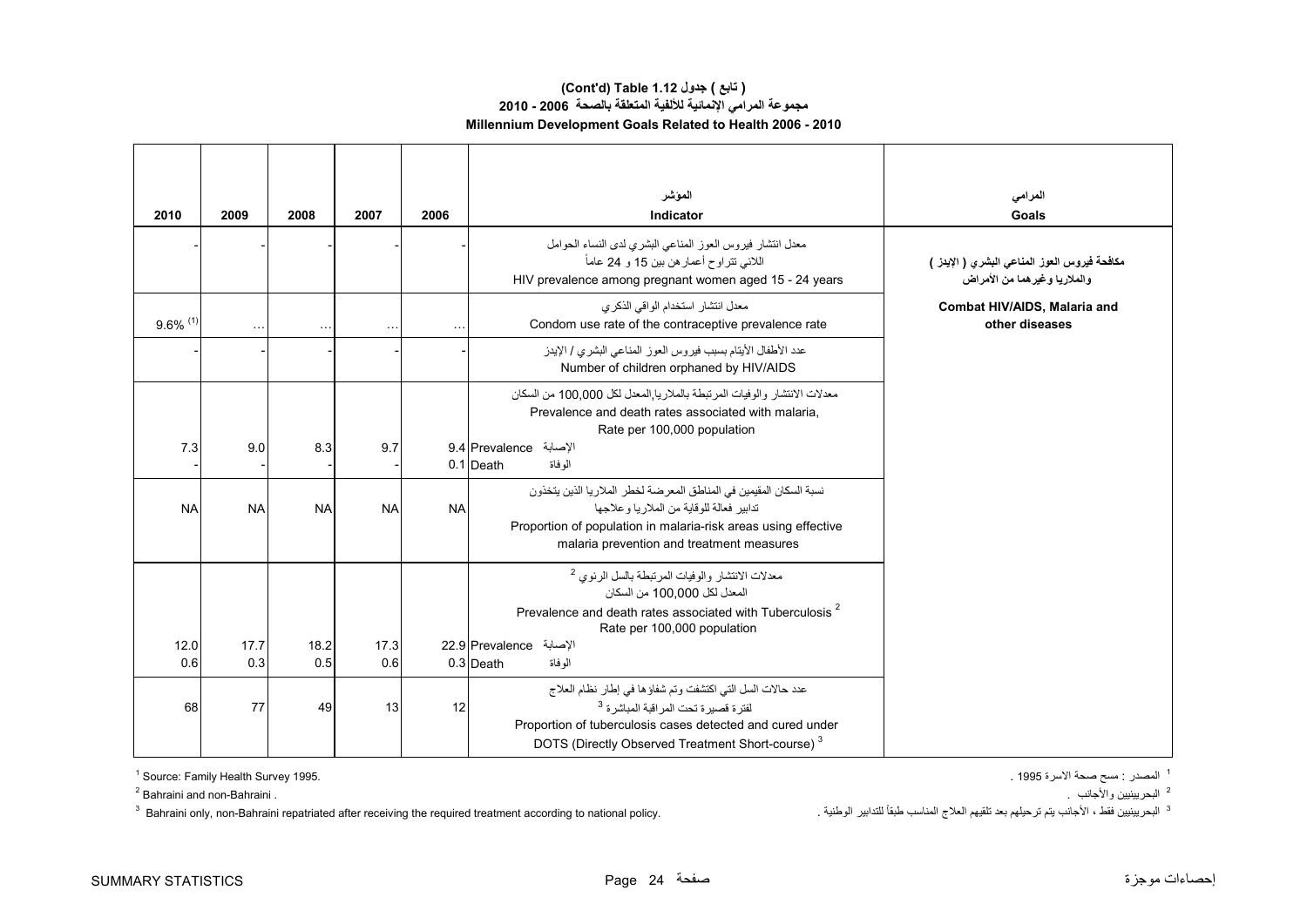### **(Cont'd) Table 1.12 جدول ) تابع( مجموعة المرامي اإلنمائية لأللفية المتعلقة بالصحة 2006 - 2010 Millennium Development Goals Related to Health 2006 - 2010**

| 2010      | 2009      | 2008      | 2007      | 2006      | المؤشر<br>Indicator                                                                                                                                                               | المرامى<br>Goals                                                                       |
|-----------|-----------|-----------|-----------|-----------|-----------------------------------------------------------------------------------------------------------------------------------------------------------------------------------|----------------------------------------------------------------------------------------|
| <b>NA</b> | <b>NA</b> | <b>NA</b> | <b>NA</b> | <b>NA</b> | نسبة السكان الذين يستخدمو ن الو قو د الصلب<br>Proportion of population using solid fuels                                                                                          | ضمان الاستدامة البينية<br><b>Ensure environmental sustainability</b>                   |
| 100       | 100       | 100       | 100       | 100       | نسبة الأشخاص الذين يمكنهم بصورة مستدامة الحصول<br>علے مصدر محسن للمياہ<br>Proportion of population with sustainable access<br>to an improved water source, urban and rural        |                                                                                        |
| 100       | 100       | 100       | 100       | 100       | نسبة الأشخاص الذين يمكنهم الحصول على إصحاح محسن<br>Proportion of urban population with access to improve<br>sanitation                                                            |                                                                                        |
| 100       | 100       | 100       | 100       | 100       | نسبة السكان الذين يمكنهم الحصول على الأدوية الأساسية<br>بأسعار ميسورة بشكل مستدام<br>Proportion of population with access to affordable<br>essential drugs on a sustainable basis | اِقَامة شراكة عالمية من اجل التنمية<br>Develop a global partnership<br>for development |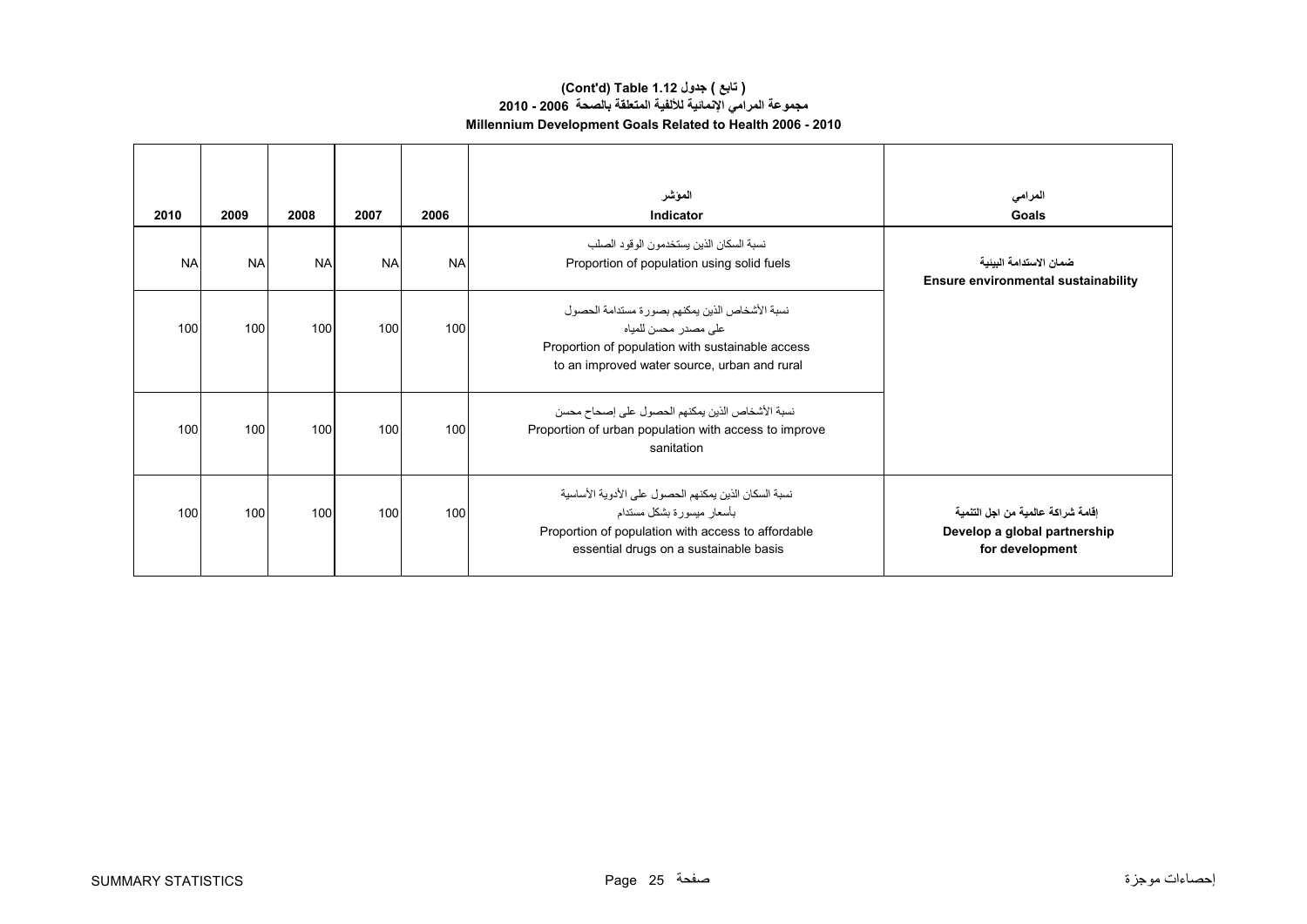### **جدول 1.13 Table مجموعة المرامي اإلنمائية لأللفية المتعلقة بالصحة حسب النوع <sup>2010</sup> Millennium Development Goals Related to Health by Sex 2010**

<span id="page-26-0"></span>

| الحملة<br><b>Total</b><br>$7.6^{(1)}$ | أنشى<br>Female<br>$\sim$ $\sim$ $\sim$                                                                                                                                                                                        | ذكر<br>Male<br>$\sim$ $\sim$ | الموشر<br>Indicator<br>نسبة عدد الأطفال ناقصي الوزن الذين يقل عمر هم عن خمس سنوات<br>Prevalence of underweight children under five years of age       | المرامى<br>Goals<br>القضاء على الفقر المدقع والجوع<br>Eradicate extreme poverty and hunger |
|---------------------------------------|-------------------------------------------------------------------------------------------------------------------------------------------------------------------------------------------------------------------------------|------------------------------|-------------------------------------------------------------------------------------------------------------------------------------------------------|--------------------------------------------------------------------------------------------|
|                                       | لاتوجد فعلياً حالات معبر ة إحصـائياً لسكان لا يحصـلو ن علي<br>على الكمية الكافية من السعر ات الحر ار ية<br>There are virtually no statistical cases of<br>people who do not receive the minimum<br>daily calorie requirements |                              | نسبة السكان الذين لا يحصلون على الحد الأدنى لاستهلاك الطاقة الغذائية<br>Proportion of population below minimum level of dietary<br>energy consumption |                                                                                            |
| 8.6                                   | 8.0                                                                                                                                                                                                                           | 9.3                          | معدل وفيات الأطفال دون سن الخامسة لكل 1000 مولود حي ( يلفك عام 2009 )<br>Under-five mortality rate per 1000 live births (2009 data)                   | تخفيض معدل وفيات الأطفال *<br>Reduce child mortality*                                      |
| 7.2                                   | 6.4                                                                                                                                                                                                                           | 8.1                          | معدل وفيات الرضع لكل 1000 مولود حي (بيلنك عام 2009)<br>Infant mortality rate per 1000 live births (2009 data)                                         |                                                                                            |
| 100                                   | 100                                                                                                                                                                                                                           | 100                          | نسبة الأطفال البالغين من العمر سنة واحدة المحصنين ضد الحصبة<br>Proportion of one year old children immunized<br>against measles (MMR1)                |                                                                                            |
| <b>NA</b>                             | $\cdots$                                                                                                                                                                                                                      | <b>NA</b>                    | معدل وفيات الأمهات لكل 100.000 مولود حي<br>Maternal mortality rate per 100,000 live births                                                            | تحسين صحة الأمهات<br>Improve maternal health                                               |
| <b>NA</b>                             | 99.3                                                                                                                                                                                                                          | <b>NA</b>                    | نسبة الولادات التي تتم تحت إشراف موظفي صحة متدربين<br>Proportion of births attended by skilled health personnel                                       |                                                                                            |

 $1$  Source: Multiple Indicators Cluster Survey 2000, Bahrain.

\* Refer to conventions used in the report. . التقرير في المستخدمة االصطالحات انظر\*

<sup>1</sup> المصدر : المسح العنقودي المتعدد المؤشرات 2000 ، البحرين .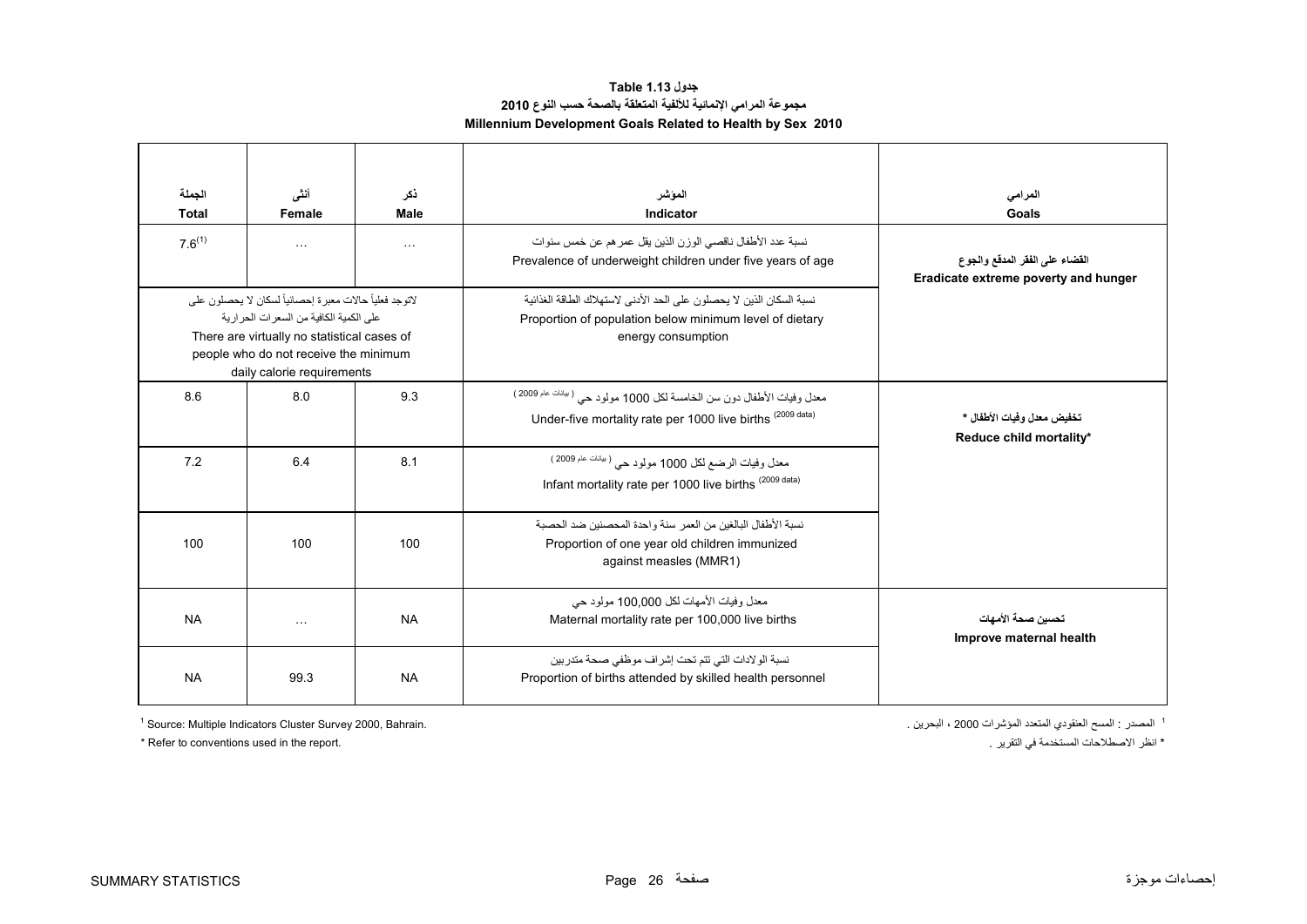### **مجموعة المرامي اإلنمائية لأللفية المتعلقة بالصحة حسب النوع <sup>2010</sup> Millennium Development Goals Related to Health by Sex 2010 (Cont'd) Table 1.13 جدول ) تابع(**

| الجملة<br><b>Total</b> | أننس<br>Female | ذكر<br><b>Male</b>     | المؤشر<br>Indicator                                                                                                                                                                                                                                  | المرامى<br>Goals                                                                 |
|------------------------|----------------|------------------------|------------------------------------------------------------------------------------------------------------------------------------------------------------------------------------------------------------------------------------------------------|----------------------------------------------------------------------------------|
| <b>NA</b>              |                | <b>NA</b>              | معدل انتشار فيروس العوز المناعي البشري لدى النساء الحوامل<br>اللائي نتراوح أعمار هن بين 15 و 24 عاماً<br>HIV prevalence among pregnant women aged 15 - 24 years                                                                                      | مكافحة فيروس العوز المناعي البشري ( الإيدز )<br>و الملاريا و غير هما من الأمر اض |
| <b>NA</b>              | <b>NA</b>      | $9.6\%$ <sup>(1)</sup> | معدل انتشار استخدام الواقي الذكري<br>Condom use rate of the contraceptive prevalence rate                                                                                                                                                            | Combat HIV/AIDS, Malaria and<br>other diseases                                   |
|                        |                |                        | عدد الأطفال الأيتام بسبب فيروس العوز المناعي البشري / الإيدز<br>Number of children orphaned by HIV/AIDS                                                                                                                                              |                                                                                  |
| 7.3                    | 1.7            | 10.7                   | معدلات الانتشار والوفيات المرتبطة بالملاريا المعدل لكل 100,000 من السكان<br>Prevalence and death rates associated with malaria.<br>Rate per 100,000 population<br>الإصابة Prevalence<br>الو فاة<br>Death                                             |                                                                                  |
| <b>NA</b>              | <b>NA</b>      | <b>NA</b>              | نسبة السكان المقيمين في المناطق المعرضة لخطر الملاريا الذين يتخذون<br>تدابير فعالة للوقاية من الملار يا و علاجها<br>Proportion of population in malaria-risk areas using effective<br>malaria prevention and treatment measures                      |                                                                                  |
| 12.0                   | 9.4            | 13.5                   | معدلات الانتشار والوفيات المرتبطة بالسل الرئوي <sup>2</sup><br>المعدل لكل 100.000 من السكان<br>Prevalence and death rates associated with Tuberculosis <sup>2</sup><br>Rate per 100,000 population<br>الإصابة Prevalence                             |                                                                                  |
| 0.6                    | 0.2            | 0.8                    | الموفاة<br>Death                                                                                                                                                                                                                                     |                                                                                  |
| 68                     | 33             | 35                     | عدد حالات السل التي اكتشفت وتم شفاؤها في إطار نظام العلاج<br>لْفَتَر ة قصبير ة تَحت الْمر اقبة الْمباشْر ة <sup>3</sup><br>Proportion of tuberculosis cases detected and cured under<br>DOTS (Directly Observed Treatment Short-course) <sup>3</sup> |                                                                                  |

 $1$  Source: Family Health Survey 1995.

2 Bahraini and non-Bahraini .

<sup>1</sup> المصدر : مسح صحة الاسرة 1995 .

<sup>2</sup> البحريينيين والأجانب <sub>.</sub>

 $^3$  Bahraini only, non-Bahraini repatriated after receiving the required treatment according to national policy. البحريينيين فقط ، الأجانب يتم ترحيلهم بعد تلقيهم العلاج المناسب طبقاً للتدابير الوطنية .